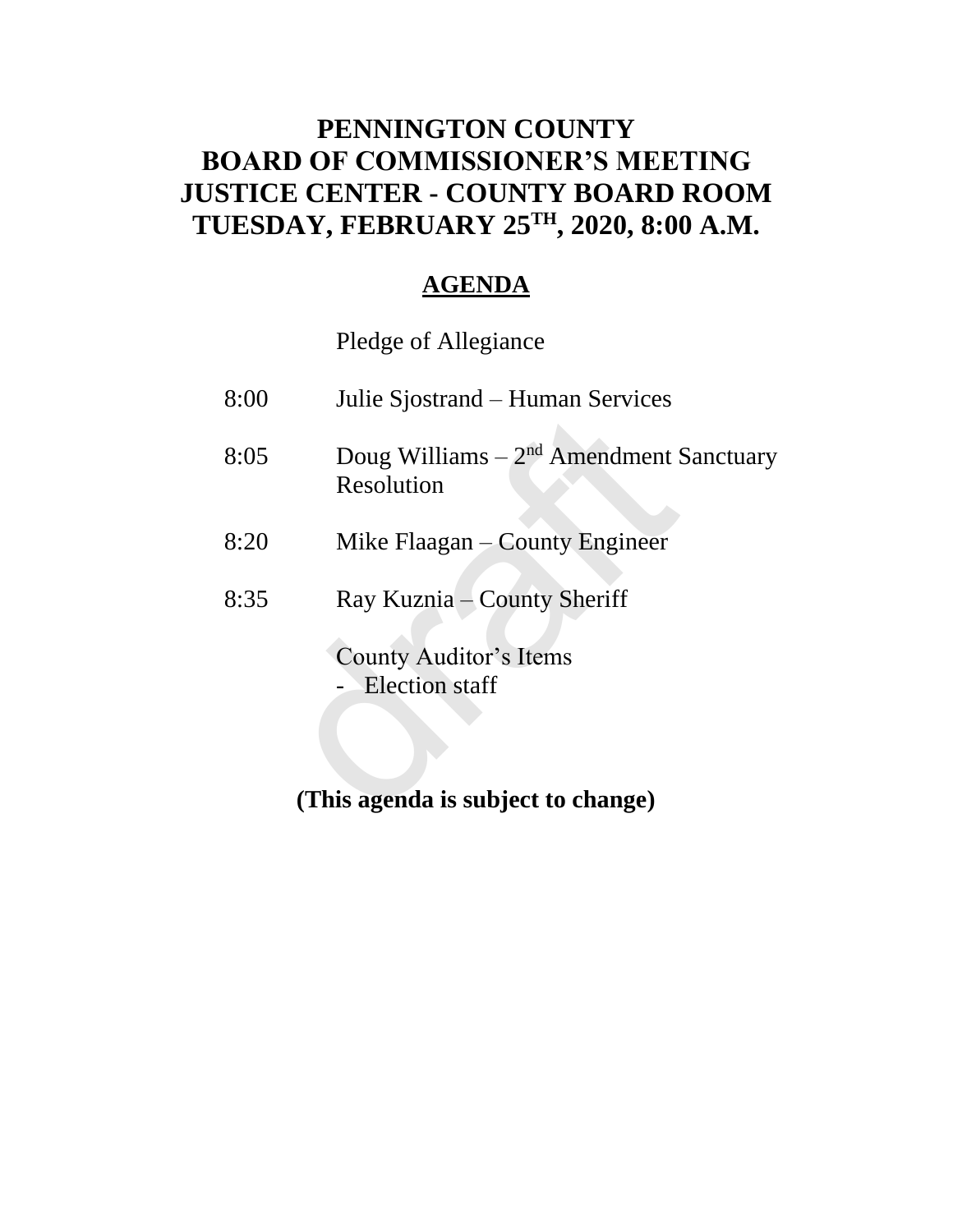#### PENNINGTON COUNTY HUMAN SERVICES

#### HUMAN SERVICE COMMITTEE

#### CONSENT AGENDA

| On a motion by Commissioner                                                          | and seconded by                        |
|--------------------------------------------------------------------------------------|----------------------------------------|
| Commissioner                                                                         | , the following recommendations of the |
| Pennington County Human Service Committee for February 18, 2020 (detailed minutes on |                                        |
| record) are hereby adopted:                                                          |                                        |

#### **SECTION A**

- I. To approve the January 21, 2020 Human Service Committee Meeting minutes.
- II. To approve the agency's personnel action as presented.
- III. A. To Approve the CY 2020 Chemical Dependency and Temporary Confinement Services Purchase of Service agreement between Sanford Behavioral Health and Pennington County Human Services as presented. B. To Approve the CY 2020-2021 Child Support Cooperative Agreement between the State of Minnesota, Pennington County Attorney's Office, Pennington County Sheriff's Office, and Pennington County Human Services as presented.

#### SECTION B

\_\_\_\_\_\_\_\_\_\_\_\_ \_\_\_\_\_\_\_\_\_\_\_ \_\_\_\_\_\_\_\_\_\_\_\_\_\_\_\_\_\_\_\_\_\_\_\_\_\_\_\_\_\_\_\_\_\_\_\_ \_\_\_\_\_\_\_\_\_\_\_\_

I. To approve payment of the Agency's bills.

Aye May Nay Chairperson Date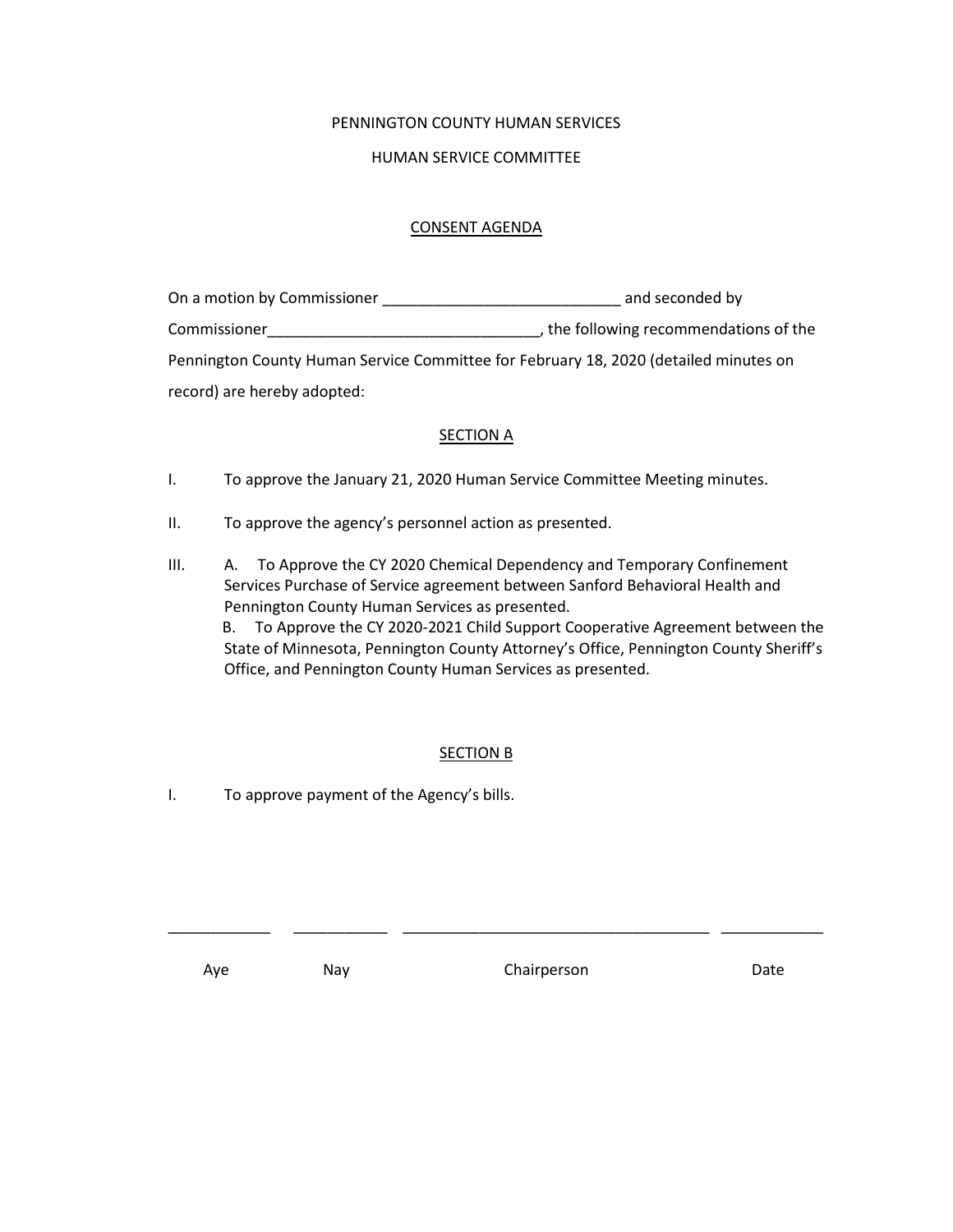# **PETITION**

## Pennington County 2<sup>nd</sup> Amendment Coalition

The Pennington County 2<sup>nd</sup> Amendment Coalition is comprised of hunters, competitive shooters, collectors and citizens concerned with any infringements of those rights bestowed by our Founders and protected in the United States Constitution.

The Pennington County 2<sup>nd</sup> Amendment Coalition wishes to Petition the Pennington County Board of Commissioners to draft and approve a resolution naming Pennington County as a

### "Second Amendment Dedicated County"

WHEREAS, the Second Amendment of the United States Constitution reads "A well-regulated Militia, being necessary to the security of a free state, the right of the people to keep and bear arms, shall not be infringed, and

WHEREAS, certain legislations, beyond existing laws to date, that has or may be introduced in the Minnesota Legislature in the future, and certain legislation which has or may be introduced in the United States Congress in the future, could have the effect of infringing on the rights of law abiding citizens to keep and bear arms, as guaranteed by the Second Amendment to the united **States Constitution** 

WHEREAS, the People of Pennington County, Minnesota, derive economic benefit from all safe forms of firearm recreation, hunting, and shooting conducted within Pennington County using all types of firearms allowable under the United States Constitution and

WHEREAS, any legislation extending beyond existing Federal Laws to date that has or may be introduced in the Minnesota legislature or United States Congress that infringe upon the rights of law-abiding citizens, that can extend beyond just gun ownership to include personal property confiscation without due process.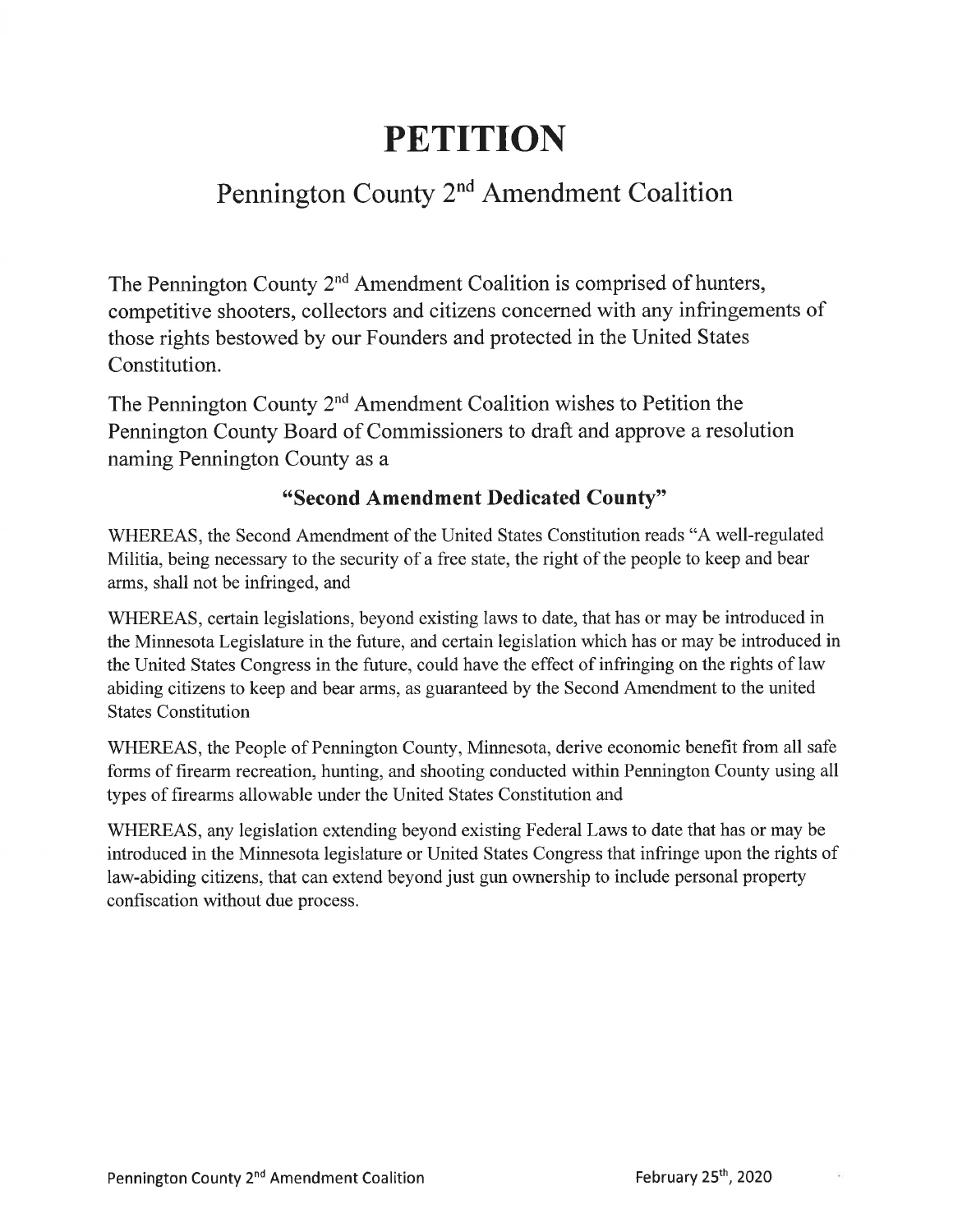#### **OFFICIAL PROCEEDINGS PENNINGTON COUNTY BOARD OF COMMISSIONERS TUESDAY, FEBRUARY 11TH, 2020, 10:00 A.M.**

Pursuant to adjournment, the Pennington County Board of Commissioners met in the Pennington County Board Room in Thief River Falls, MN, on Tuesday, February 11<sup>th</sup>, 2020 at 10:00 a.m. Members Present: Darryl Tveitbakk, Cody Hempel, Donald Jensen, Bruce Lawrence, and Neil Peterson. Absent: None.

The meeting was called to order by Chairman Tveitbakk and the Pledge of Allegiance was recited.

County Engineer Mike Flaagan discussed purchasing a 1986 Chamberlin Belly Dump trailer from STS Hauling & Truck Repair at a cost of \$8,000.00. Moved by Commissioner Jensen, seconded by Commissioner Peterson, to approve the purchase of the 1986 Chamberlin Belly Dump trailer for \$8,000.00. Motion carried.

Commissioner Peterson moved, seconded by Commissioner Jensen, to authorize the County Engineer to get quotes for crushing gravel in the Peter's Pit for 2020. Motion carried.

County Engineer Mike Flaagan then reviewed the progress on the first bridge pier.

County Sheriff Ray Kuznia recommends Krystal Carlson for the position of part-time Dispatcher/Jailer. Moved by Commissioner Jensen, seconded by Commissioner Hempel, to approve hiring Krystal Carlson for the position of part-time Dispatcher/Jailer effective February 12<sup>th</sup>, 2020. Motion carried. msen, seconded by Commissioner Peterson, to approve<br>rlin Belly Dump trailer for \$8,000.00. Motion carried.<br>terson moved, seconded by Commissioner Jensen, to approve<br>terson moved, seconded by Commissioner Jensen, to a<br>to ge

Sheriff Kuznia made a request to purchase two mobile radios from Motorola Solutions, Inc. Moved by Commissioner Lawrence, seconded by Commissioner Hempel, to purchase two APX 8500 Mobile Radios from Motorola Solutions, Inc. for \$14,058.00. Motion carried.

The County Board reviewed a letter from the Minnesota Department of Administration State Historic Preservation Office regarding the Thief River Falls Auditorium and Municipal Building. The State Historic Preservation Review Board will consider the nomination of the Auditorium to the National Register of Historic Places. They will hold a meeting at 6:00 p.m., March  $24<sup>th</sup>$ , 2020, in the Cargill Commons, Level 2 of the Minnesota History Center, 345 Kellogg Blvd. W., St. Paul, Minnesota.

The County Board discussed getting an estimate of the cost to raze the building as this information has not been presented. Other discussion was heard on the cost of maintenance of the Auditorium and the future use of the Auditorium.

Moved by Commissioner Peterson, seconded by Commissioner Hempel, to issue a replacement warrant for warrant number 186399 issued to M.B. McGee PA on June  $28<sup>th</sup>$ ,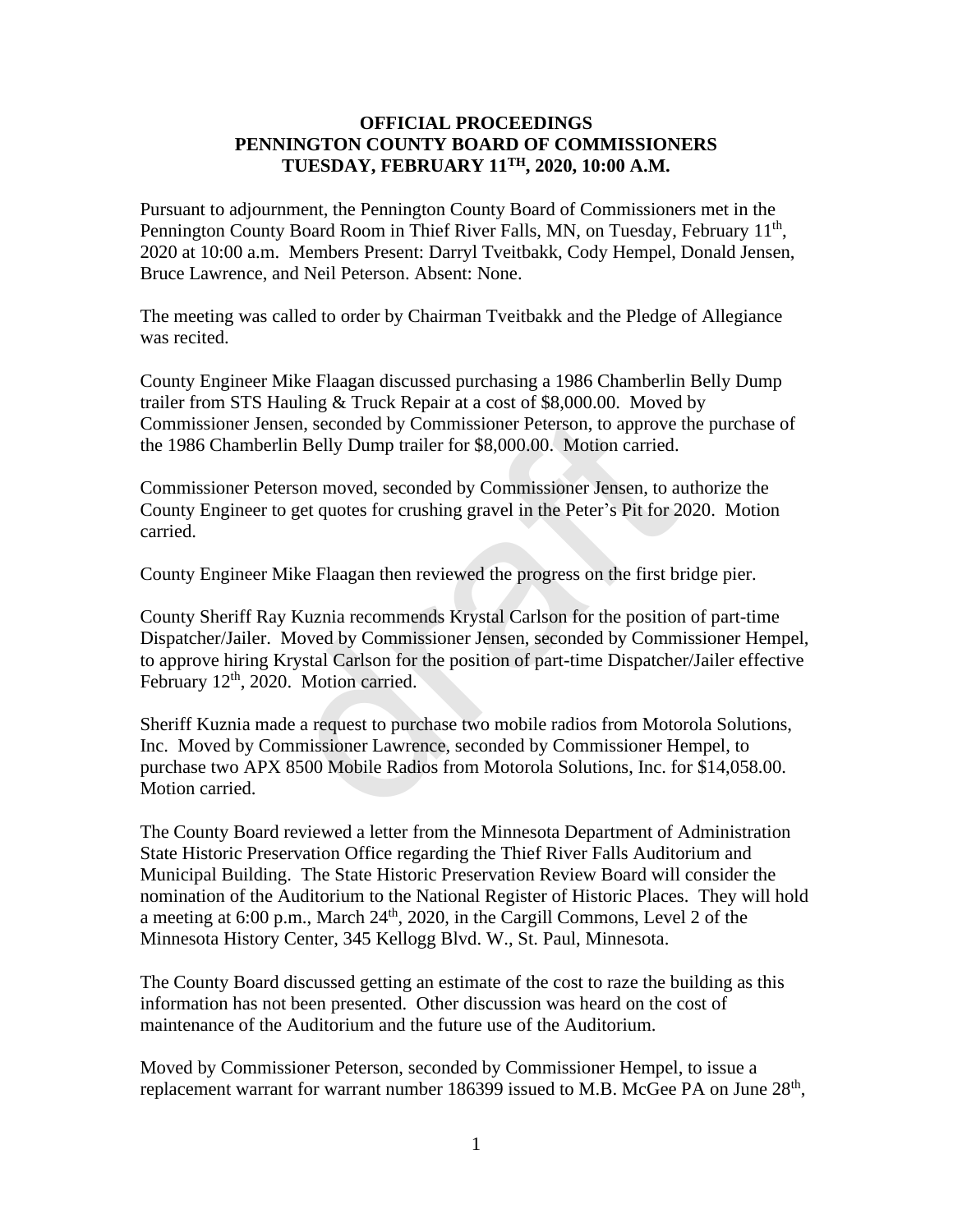2019 in the amount of \$500.00 without issuance of an indemnifying bond. Motion carried.

City Auditor-Treasurer Kenneth Olson asked that two commissioners be appointed to the Canvassing Board for the Presidential Nomination Primary Election and that a date and time for the Canvassing Board be set. Commissioner Jensen moved, seconded by Commissioner Peterson, that Commissioner Lawrence and Commissioner Hempel be appointed to the Canvassing Board that will meet at  $11:00$  a.m., March  $5<sup>th</sup>$ , 2020 in Meeting Room A in the Pennington County Government Center. Motion carried.

Motioned by Commissioner Peterson, seconded by Commissioner Hempel, to approve payment of the Human Services warrants totaling \$ 228,418.83, and the following Commissioner warrants. Motion carried.

#### WARRANTS

| <b>County Revenue</b>                                                                                                                                                                                          | \$<br>41,140.99 |  |
|----------------------------------------------------------------------------------------------------------------------------------------------------------------------------------------------------------------|-----------------|--|
| Road & Bridge                                                                                                                                                                                                  | \$<br>45,728.36 |  |
| <b>Solid Waste Facility</b>                                                                                                                                                                                    | \$<br>7,677.00  |  |
| Ditch Funds                                                                                                                                                                                                    | \$<br>674.59    |  |
| s and meal reimbursements in the amount of \$2,222.70 were als                                                                                                                                                 |                 |  |
| y Commissioner Hempel, seconded by Commissioner Jensen, to<br>of January 28 <sup>th</sup> , 2020 as written. Motion carried.                                                                                   |                 |  |
| Leadership Training for supervisors of Kittson, Roseau, and Pe<br>set up for March 26 <sup>th</sup> , 2020 at the Greenbush Community Cente<br>senter and all department supervisors are encouraged to attend. |                 |  |
| ommendation that any owner of property where Enbridge Line<br>posting No Trespassing Signs.                                                                                                                    |                 |  |
| I by Commissioner Jensen, seconded by Commissioner Hempel<br>eeting to Tuesday, February 25 <sup>th</sup> , 2020 at 8:00 A.M. Motion can                                                                       |                 |  |

Per diems and meal reimbursements in the amount of \$2,222.70 were also approved.

Moved by Commissioner Hempel, seconded by Commissioner Jensen, to approve the minutes of January 28<sup>th</sup>, 2020 as written. Motion carried.

Practical Leadership Training for supervisors of Kittson, Roseau, and Pennington County has been set up for March 26<sup>th</sup>, 2020 at the Greenbush Community Center. Lisa Negstad is the presenter and all department supervisors are encouraged to attend.

It is a recommendation that any owner of property where Enbridge Line 3 crosses should consider posting No Trespassing Signs.

Motioned by Commissioner Jensen, seconded by Commissioner Hempel, to adjourn the Board meeting to Tuesday, February 25<sup>th</sup>, 2020 at 8:00 A.M. Motion carried.

ATTEST:

Kenneth Olson, Auditor-Treasurer Darryl Tveitbakk, Chairman Pennington County

Board of Commissioners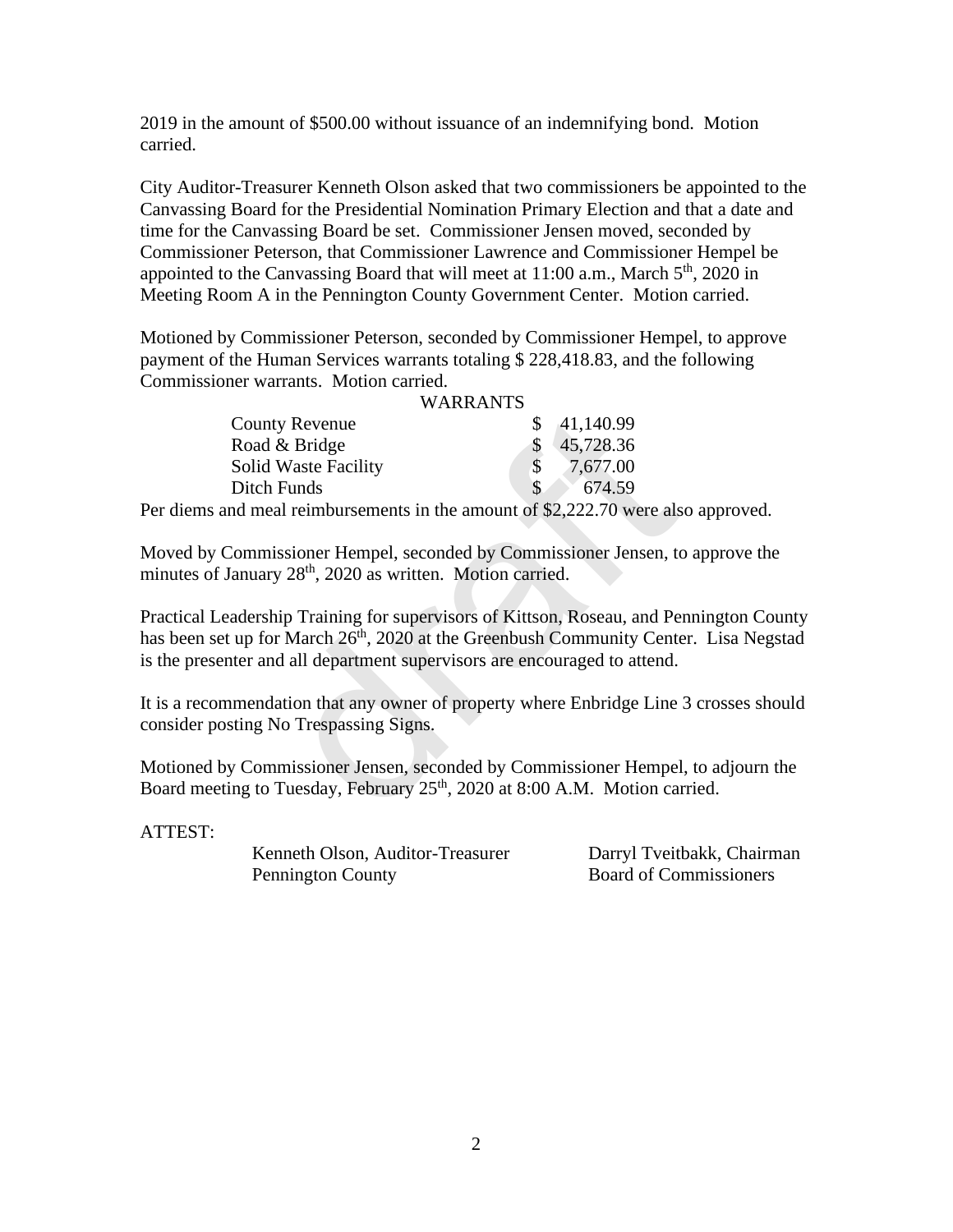| Jennifer                                  |                | <b>Pennington County Financial System</b>                                                                | <b>INTEGRATED<br/>FINANCIAL SYSTEMS</b> |
|-------------------------------------------|----------------|----------------------------------------------------------------------------------------------------------|-----------------------------------------|
| 2/24/20                                   | 4:09PM         | Audit List for Board COMMISSIONER'S VOUCHERS ENTRIES                                                     | Page 1                                  |
| Print List in Order By:                   | $\overline{1}$ | 1 - Fund (Page Break by Fund)<br>2 - Department (Totals by Dept)<br>3 - Vendor Number<br>4 - Vendor Name |                                         |
| Explode Dist. Formulas Y                  |                |                                                                                                          |                                         |
| Paid on Behalf Of Name<br>on Audit List?: | ${\sf N}$      |                                                                                                          |                                         |
| Type of Audit List:                       | D              | D - Detailed Audit List<br>S - Condensed Audit List                                                      |                                         |
| Save Report Options?:                     | $\mathsf{N}$   |                                                                                                          |                                         |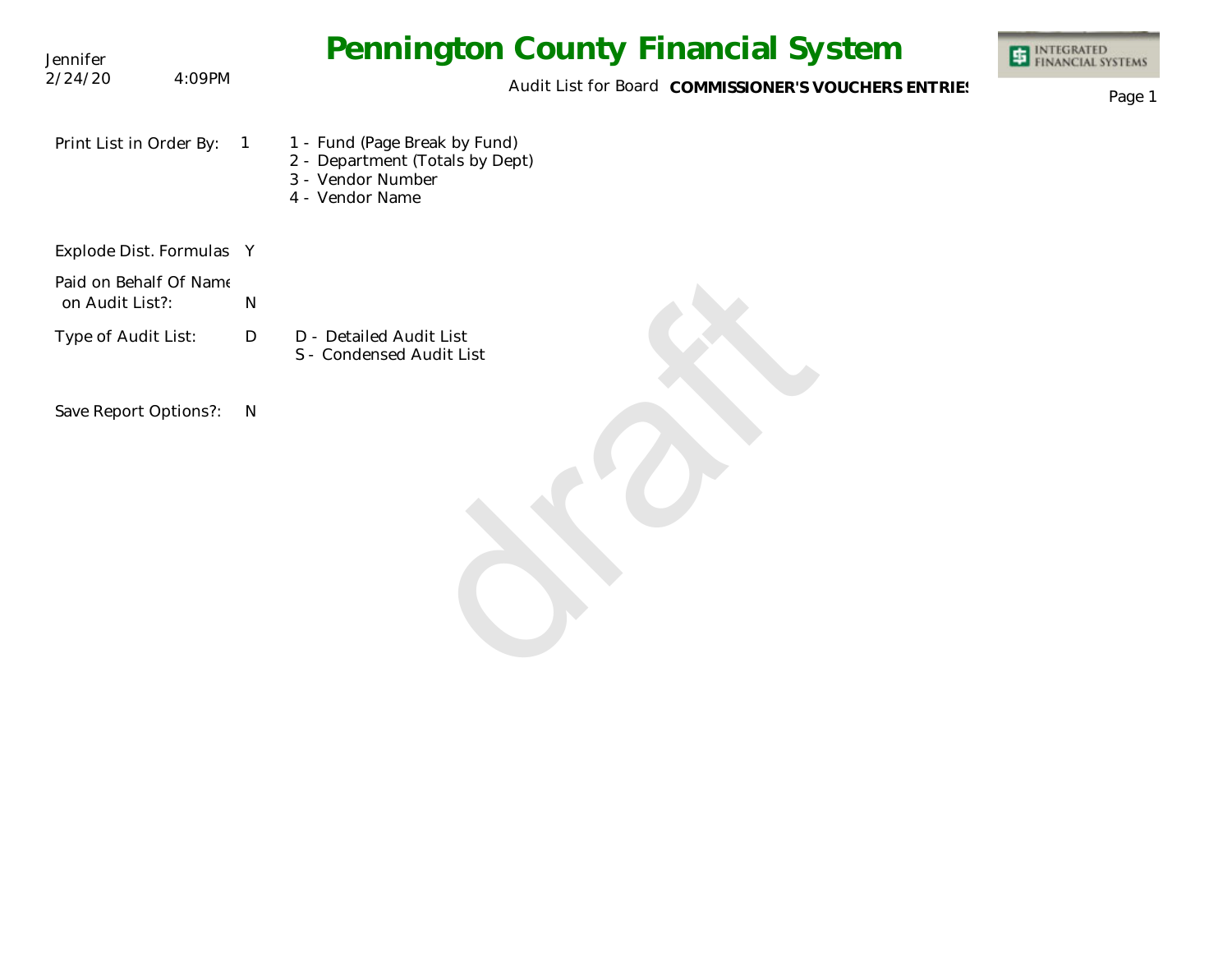### Audit List for Board COMMISSIONER'S VOUCHERS ENTRIES<br>Page 2

|                |       | Vendor Name                      | Rpt  |        | <b>Warrant Description</b>      | Invoice $#$   | Account/Formula Descripti 1099   |              |
|----------------|-------|----------------------------------|------|--------|---------------------------------|---------------|----------------------------------|--------------|
|                |       | No. Account/Formula              | Accr | Amount | Service Dates                   | Paid On Bhf # | On Behalf of Name                |              |
|                | 1034  | ARROWWOOD RESORT & CONFERENCE C  |      |        |                                 |               |                                  |              |
| 88             |       | 01-251-000-0000-6245             |      | 215.31 | LODGING/JAIL PROG CONF/ALEX/TW  |               | CONTINUING EDUCATION             | N            |
| 89             |       | 01-251-000-0000-6245             |      | 215.31 | LODGING/JAIL PROG CONF/ALEX/GM  |               | CONTINUING EDUCATION             | N            |
| 90             |       | 01-251-000-0000-6245             |      | 215.31 | LODGING/JAIL PROG CONF/ALEX/DC  |               | CONTINUING EDUCATION             | $\mathsf{N}$ |
| 91             |       | 01-251-000-0000-6245             |      | 215.31 | LODGING/JAIL PROG CONF/ALEX/TB  |               | CONTINUING EDUCATION             | N            |
|                | 1034  | ARROWWOOD RESORT & CONFERENCE C  |      | 861.24 | 4 Transactions                  |               |                                  |              |
|                | 2338  | BEITEL/ERIK                      |      |        |                                 |               |                                  |              |
| 3              |       | 01-290-000-0000-6330             |      | 20.00  | MEAL - GOV CONF - BROOKLYN PRK  | 21020         | Travel & Expense                 | N            |
| $\overline{4}$ |       | 01-290-000-0000-6330             |      | 5.42   | MEAL - GOV CONF - BROOKLYN PRK  | 21020         | Travel & Expense                 | N            |
| 5              |       | 01-290-000-0000-6330             |      | 339.25 | MILEAGE - GOV CONF - BRKLYN PRK | 21020-21320   | Travel & Expense                 | N            |
|                | 2338  | BEITEL/ERIK                      |      | 364.67 | 3 Transactions                  |               |                                  |              |
|                | 2346  | BJORKLUND COMPENSATION CONSULTIN |      |        |                                 |               |                                  |              |
| $\overline{7}$ |       | 01-041-000-0000-6262             |      | 145.00 | PROFESSIONAL SERVICES           | 4120          | OTHER SERVICES-AUDITOR           | Y            |
|                | 2346  | BJORKLUND COMPENSATION CONSULTIN |      | 145.00 | 1 Transactions                  |               |                                  |              |
|                | 2304  | <b>BNJ PLUMBING</b>              |      |        |                                 |               |                                  |              |
| 6              |       | 01-251-000-0000-6300             |      | 331.22 | REPAIR FERNO CAP                | 3000          | REPAIRS & MAINTENANCE            | N            |
|                | 2304  | <b>BNJ PLUMBING</b>              |      | 331.22 | 1 Transactions                  |               |                                  |              |
|                | 2050  | <b>BREDESON SUPPLY</b>           |      |        |                                 |               |                                  |              |
| 33             |       | 01-201-000-0000-6401             |      | 18.95  | NOTARY STAMP                    | 0088189       | <b>SUPPLIES</b>                  | N            |
| $\overline{2}$ |       | 01-601-000-0000-6401             |      | 9.00   | <b>OFFICE SUPPLIES</b>          | 88187         | SUPPLIES - EXTENSION             | N            |
| $\mathbf{1}$   |       | 01-121-000-0000-6401             |      | 253.90 | 2 LASER CARTRIDGES              | 88191         | SUPPLIES - VETS SERVICE          | N            |
| 102            |       | 01-601-000-0000-6401             |      | 30.58  | <b>OFFICE SUPPLIES</b>          | 88204         | SUPPLIES - EXTENSION             | N            |
| 103            |       | 01-601-000-0000-6401             |      | 16.95  | OFFICE SUPPLIES                 | 88218         | SUPPLIES - EXTENSION             | N            |
|                | 2050  | <b>BREDESON SUPPLY</b>           |      | 329.38 | 5 Transactions                  |               |                                  |              |
|                | 2407  | <b>BRUDVIK LAW OFFICE</b>        |      |        |                                 |               |                                  |              |
| 77             |       | 01-011-000-0000-6261             |      | 467.50 | ATTORNEY FEES 57-CR-19-273      |               | <b>COURT APPOINTED ATTORNEYS</b> | N            |
|                | 2407  | <b>BRUDVIK LAW OFFICE</b>        |      | 467.50 | 1 Transactions                  |               |                                  |              |
|                | 2128  | <b>BUDGET ELECTRONICS</b>        |      |        |                                 |               |                                  |              |
| 92             |       | 01-251-000-0000-6631             |      | 199.99 | 32" LG T                        | 1852          | FURNITURE & EQUIPMENT - JAIL     | N            |
|                | 2128  | <b>BUDGET ELECTRONICS</b>        |      | 199.99 | 1 Transactions                  |               |                                  |              |
|                | 13405 | COCA-COLA BOTTLING COMPANY HIGH  |      |        |                                 |               |                                  |              |
| 8              |       | 01-801-000-0000-6838             |      | 80.16  | <b>COKE PRODUCTS</b>            | 3170185       | POP MACHINE EXPENSE              | N            |

Copyright 2010-2019 Integrated Financial Systems

#### Jennifer 2/24/20 4:09PM

**1** County Revenue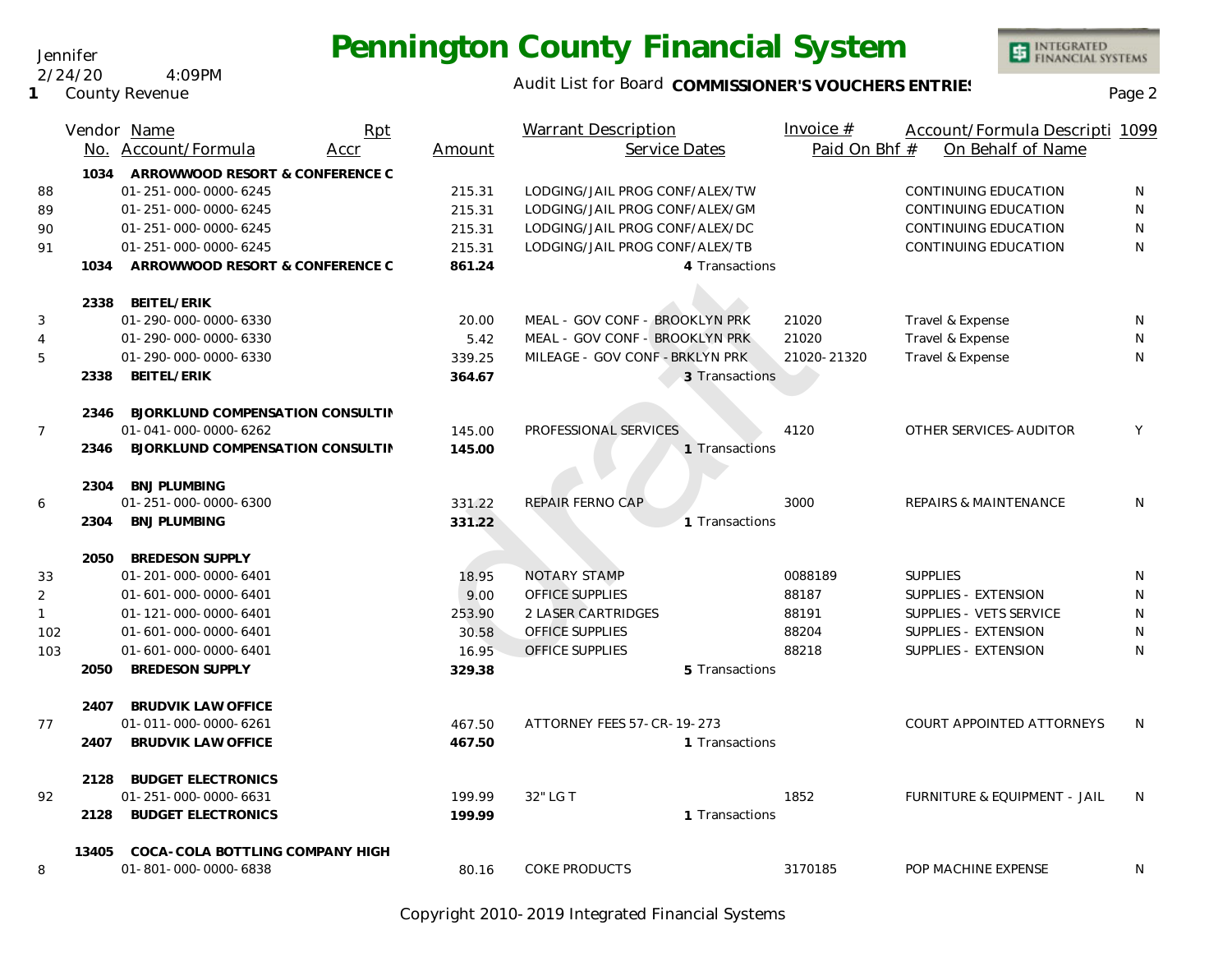Jennifer 2/24/20 4:09PM

**1** County Revenue

### Audit List for Board COMMISSIONER'S VOUCHERS ENTRIES<br>Page 3

|    |       | Vendor Name<br>Rpt                       |        | Warrant Description             | Invoice $#$   | Account/Formula Descripti 1099   |   |
|----|-------|------------------------------------------|--------|---------------------------------|---------------|----------------------------------|---|
|    |       | No. Account/Formula<br>Accr              | Amount | Service Dates                   | Paid On Bhf # | On Behalf of Name                |   |
|    | 13405 | COCA-COLA BOTTLING COMPANY HIGH          | 80.16  | 1 Transactions                  |               |                                  |   |
|    |       | 4364 DIRECT DEPOSIT SERVICES             |        |                                 |               |                                  |   |
| 16 |       | 01-041-000-0000-6801                     | 200.27 | PURCHASE CD - SSB BANK          | 32664         | MISCELLANEOUS EXPENSE - AUDIT: N |   |
| 17 |       | 01-041-000-0000-6801                     | 200.55 | PURCHASE CD - SSB BANK          | 32664         | MISCELLANEOUS EXPENSE - AUDIT: N |   |
|    | 4364  | DIRECT DEPOSIT SERVICES                  | 400.82 | 2 Transactions                  |               |                                  |   |
|    |       | 4303 DON'S SEWING & VACUUM SERV          |        |                                 |               |                                  |   |
| 9  |       | 01-218-000-0000-6403                     | 23.99  | <b>VACUUM BAGS</b>              | 21206         | <b>JANITORIAL SUPPLIES</b>       | Y |
|    | 4303  | DON'S SEWING & VACUUM SERV               | 23.99  | 1 Transactions                  |               |                                  |   |
|    |       | 4320 DS SOLUTIONS, INC                   |        |                                 |               |                                  |   |
| 79 |       | 01-061-000-0000-6262                     | 806.00 | PREMARKED EDIT LIST & TEST DECK | 12266         | OTHER SERVICES - ELECTIONS       | N |
|    | 4320  | DS SOLUTIONS, INC                        | 806.00 | 1 Transactions                  |               |                                  |   |
|    | 6001  | FALLS DIVERSE ABILITIES CORPORATION      |        |                                 |               |                                  |   |
| 10 |       | 01-218-000-0000-6262                     | 142.50 | <b>CLEAN JUSTICE CENTER</b>     | 17285         | OTHER SERVICES                   | N |
| 12 |       | 01-111-000-0000-6262                     | 208.80 | CLEAN COURTHOUSE                | 17286         | OTHER SERVICES - COURTHOUSE      | N |
| 14 |       | 01-501-000-0000-6262                     | 54.20  | <b>CLEAN AUDITORIUM</b>         | 17291         | OTHER SERVICES                   | N |
| 11 |       | 01-218-000-0000-6262                     | 148.50 | <b>CLEAN JUSTICE CENTER</b>     | 17321         | OTHER SERVICES                   | N |
| 13 |       | 01-111-000-0000-6262                     | 210.00 | <b>CLEAN COURTHOUSE</b>         | 17322         | OTHER SERVICES - COURTHOUSE      | N |
| 15 |       | 01-501-000-0000-6262                     | 80.00  | <b>CLEAN AUDITORIUM</b>         | 17327         | OTHER SERVICES                   | N |
|    |       | 6001 FALLS DIVERSE ABILITIES CORPORATION | 844.00 | 6 Transactions                  |               |                                  |   |
|    |       | 7317 GALLS, LLC                          |        |                                 |               |                                  |   |
| 31 |       | 01-201-000-0000-6631                     | 573.03 | <b>HANDNELD BREATHALYZER</b>    | 14900703      | <b>FURNITURE &amp; EQUIPMENT</b> | N |
|    |       | 7317 GALLS, LLC                          | 573.03 | 1 Transactions                  |               |                                  |   |
|    | 7420  | Government Forms and Supplies            |        |                                 |               |                                  |   |
| 18 |       | 01-061-000-0000-6401                     | 412.38 | PNP ENVELOPES, STMTS, RECEIPTS  | 0319453       | SUPPLIES-ELECTION                | N |
|    | 7420  | Government Forms and Supplies            | 412.38 | 1 Transactions                  |               |                                  |   |
|    |       | 8385 HEARTLAND PAPER CO                  |        |                                 |               |                                  |   |
| 19 |       | 01-111-000-0000-6403                     | 110.27 | WEBFOOT SHRINKLESS MOP          | 651171-0      | JANITORIAL SUPPLIES - COURTHOL N |   |
|    | 8385  | <b>HEARTLAND PAPER CO</b>                | 110.27 | 1 Transactions                  |               |                                  |   |
|    |       | 8315 HUBERT OUTDOOR POWER                |        |                                 |               |                                  |   |
| 80 |       | 01-255-000-0000-6631                     | 615.00 | STIHL CHAINSAW                  | 180611        | SUPPLIES & EQUIPMENT - S.T.S.    | Y |
|    |       | 8315 HUBERT OUTDOOR POWER                | 615.00 | 1 Transactions                  |               |                                  |   |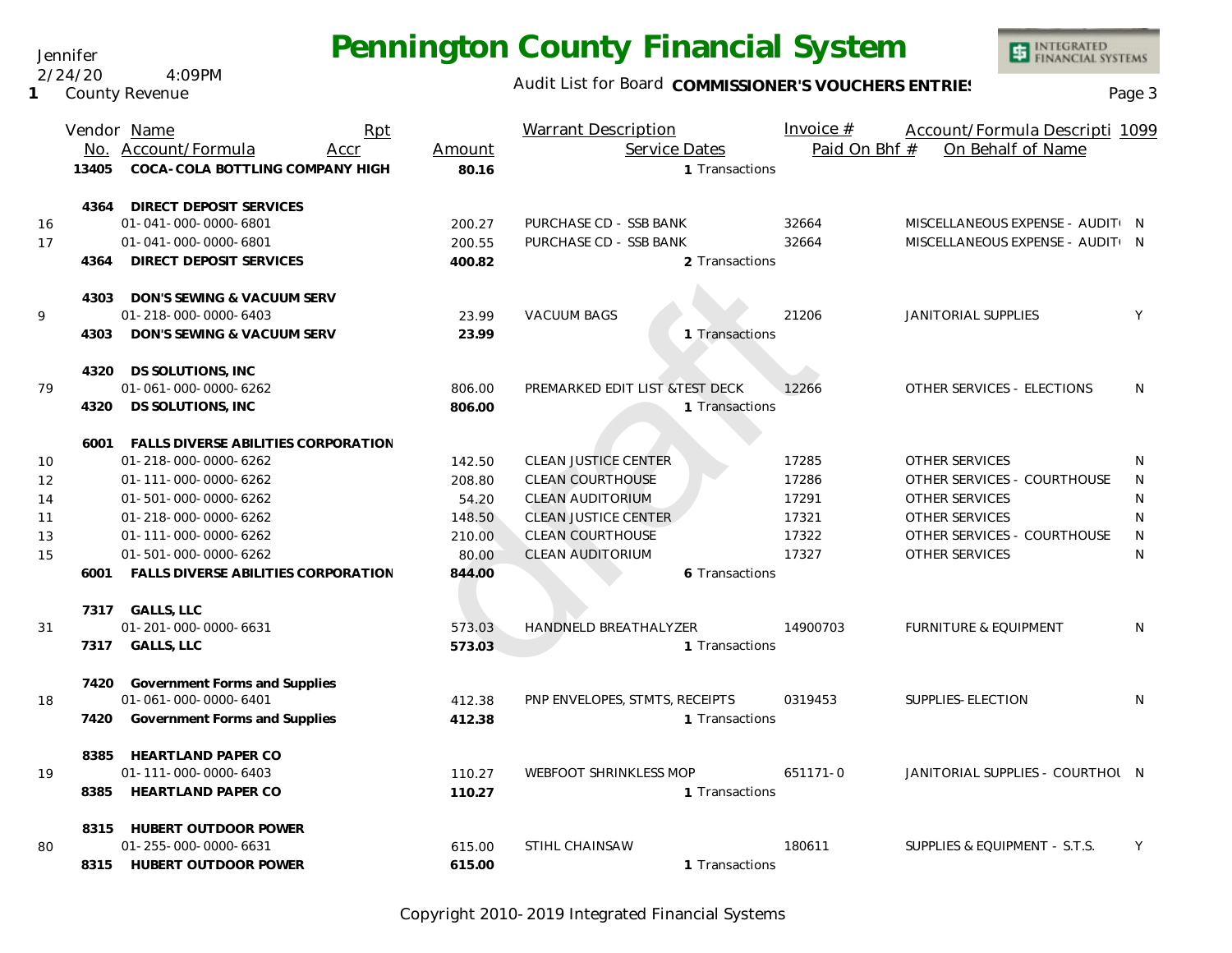Audit List for Board COMMISSIONER'S VOUCHERS ENTRIES<br>Page 4

|     |           | Vendor Name                       | Rpt  |        | <b>Warrant Description</b>     | Invoice $#$   | Account/Formula Descripti 1099   |              |
|-----|-----------|-----------------------------------|------|--------|--------------------------------|---------------|----------------------------------|--------------|
|     |           | No. Account/Formula               | Accr | Amount | Service Dates                  | Paid On Bhf # | On Behalf of Name                |              |
|     |           | 8014 HUGOS #7                     |      |        |                                |               |                                  |              |
| 20  |           | 01-003-000-0000-6330              |      | 10.68  | <b>FOOD FOR MEETING</b>        | 1155          | <b>TRAVEL &amp; EXPENSE</b>      | N            |
|     |           | 8014 HUGOS #7                     |      | 10.68  | 1 Transactions                 |               |                                  |              |
|     |           | 9031 IDENTISYS                    |      |        |                                |               |                                  |              |
| 93  |           | 01-203-000-0000-6801              |      | 259.07 | 2 COLOR RIBBONS, CARDS         | 474685        | <b>GUN PERMIT - MISC</b>         | N            |
|     |           | 9031 IDENTISYS                    |      | 259.07 | 1 Transactions                 |               |                                  |              |
|     |           | 12037 LEE PLUMBING & HEATING      |      |        |                                |               |                                  |              |
| 21  |           | 01-218-000-0000-6300              |      | 586.64 | REPAIR WATER HEATER            | 80268         | <b>REPAIRS &amp; MAINTENANCE</b> | N            |
|     | 12037     | LEE PLUMBING & HEATING            |      | 586.64 | 1 Transactions                 |               |                                  |              |
|     |           |                                   |      |        |                                |               |                                  |              |
|     | 12355     | LEVENHAGEN/AMY                    |      |        |                                |               |                                  |              |
| 41  |           | 01-106-000-0000-6330              |      | 6.90   | ASSESSING - TRF - 12 MILES     | 010620        | <b>TRAVEL &amp; EXPENSE</b>      | N            |
| 42  |           | 01-106-000-0000-6330              |      | 2.88   | ASSESSING - TRF - 5 MILES      | 010920        | <b>TRAVEL &amp; EXPENSE</b>      | N            |
| 43  |           | 01-106-000-0000-6330              |      | 4.60   | ASSESSING - TRF - 8 MILES      | 011320-011420 | <b>TRAVEL &amp; EXPENSE</b>      | N            |
| 44  |           | 01-106-000-0000-6330              |      | 10.93  | ASSESSING - TRF - 19 MILES     | 012220-012420 | TRAVEL & EXPENSE                 | ${\sf N}$    |
| 45  |           | 01-106-000-0000-6330              |      | 31.05  | ASSESSING - TRF - 54 MILES     | 012720-013120 | <b>TRAVEL &amp; EXPENSE</b>      | $\mathsf{N}$ |
| 46  |           | 01-106-000-0000-6330              |      | 7.48   | ASSESSING - TRF - 13 MILES     | 020320        | <b>TRAVEL &amp; EXPENSE</b>      | N            |
| 47  |           | 01-106-000-0000-6330              |      | 4.03   | ASSESSING - TRF - 7 MILES      | 020620        | <b>TRAVEL &amp; EXPENSE</b>      | N            |
|     | 12355     | LEVENHAGEN/AMY                    |      | 67.87  | 7 Transactions                 |               |                                  |              |
|     |           | 13337 MINNESOTA STATE LAW LIBRARY |      |        |                                |               |                                  |              |
| 22  |           | 01-016-000-0000-6242              |      | 300.00 | <b>ANNUAL SUBSCRIPTION</b>     | $20 - 18$     | SUBSCRIPTIONS - LAW LIBRARY      | N            |
|     |           | 13337 MINNESOTA STATE LAW LIBRARY |      | 300.00 | 1 Transactions                 |               |                                  |              |
|     |           | 13324 MN SHERIFFS ASSOCIATION     |      |        |                                |               |                                  |              |
| 32  |           | 01-252-000-0000-6330              |      | 400.00 | MJPS SPRING CONFERENCE         | 208910        | <b>TRAVEL &amp; EXPENSE</b>      | N            |
|     | 13324     | MN SHERIFFS ASSOCIATION           |      | 400.00 | 1 Transactions                 |               |                                  |              |
|     | 999999997 | NOMELAND/WAYNE                    |      |        |                                |               |                                  |              |
| 76  |           | 01-253-000-0000-6847              |      | 160.30 | COFFEE POT FOR OFFENDER GROUPS |               | SUPERVISION FEE EXPENSE          | N            |
|     | 999999997 | NOMELAND/WAYNE                    |      | 160.30 | 1 Transactions                 |               |                                  |              |
|     | 14033     | NORTHERN STATE BANK               |      |        |                                |               |                                  |              |
| 98  |           | 01-201-000-0000-6801              |      | 20.00  | REIMB PETTY CASH - RECORD NTRY |               | MISCELLANEOUS EXPENSE            | N            |
| 99  |           | 01-251-000-0000-6330              |      | 28.94  | REIM PETTY CASH - TRNSPRT FUEL |               | TRAVEL & EXPENSE                 | N            |
| 100 |           | 01-251-000-0000-6330              |      | 6.31   | REIM PETTY CASH - TRNSPRT FUEL |               | <b>TRAVEL &amp; EXPENSE</b>      | N            |
|     |           | 14033 NORTHERN STATE BANK         |      | 55.25  | 3 Transactions                 |               |                                  |              |
|     |           |                                   |      |        |                                |               |                                  |              |

Copyright 2010-2019 Integrated Financial Systems

### Jennifer

**1** County Revenue 2/24/20 4:09PM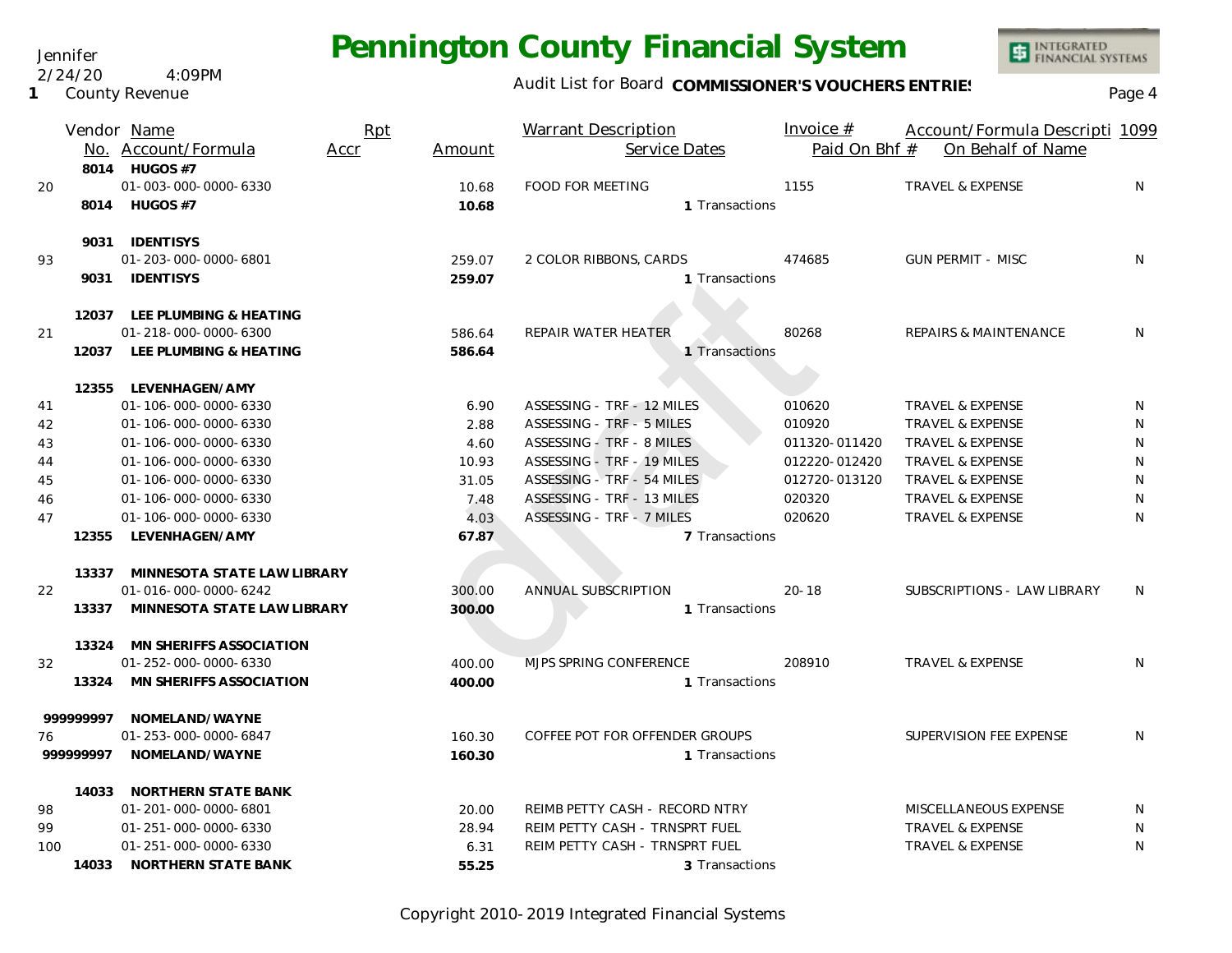Jennifer 2/24/20 4:09PM

**1** County Revenue

### Audit List for Board COMMISSIONER'S VOUCHERS ENTRIES<br>Page 5

|    | Vendor Name                     | Rpt            |       | <b>Warrant Description</b>    | Invoice $#$   | Account/Formula Descripti 1099   |              |
|----|---------------------------------|----------------|-------|-------------------------------|---------------|----------------------------------|--------------|
|    | No. Account/Formula             | Accr<br>Amount |       | Service Dates                 | Paid On Bhf # | On Behalf of Name                |              |
|    | 14123<br>NORTHWEST BEVERAGE INC |                |       |                               |               |                                  |              |
| 94 | 01-220-000-0000-6801            |                | 57.75 | WATER (8)                     | 1174145       | MISCELLANEOUS EXPENSE            | N            |
| 95 | 01-251-000-0000-6801            |                | 78.75 | WATER (11)                    | 1175425       | MISCELLANEOUS EXPENSE - JAIL     | N            |
| 96 | 01-220-000-0000-6801            |                | 10.00 | MONTHLY RENTAL (JANUARY)      | 1176022       | MISCELLANEOUS EXPENSE            | N            |
| 97 | 01-251-000-0000-6801            |                | 10.00 | MONTHLY RENTAL (JANUARY)      | 1176022       | MISCELLANEOUS EXPENSE - JAIL     | N            |
|    | NORTHWEST BEVERAGE INC<br>14123 | 156.50         |       | 4 Transactions                |               |                                  |              |
|    | OFFICE DEPOT<br>15323           |                |       |                               |               |                                  |              |
| 69 | 01-061-000-0000-6401            |                | 79.98 | FILE LABELS, DYMO- LABELS     | 436506311001  | SUPPLIES-ELECTION                | N            |
| 71 | 01-132-000-0000-6401            |                | 9.49  | PHONE CORD                    | 436506311001  | SUPPLIES - MOTOR VEHICLE         | N            |
| 70 | 01-801-000-0000-6401            |                | 28.58 | FILE LABELS, STAPLES          | 436506311001  | SUPPLIES-UNALLOCATED             | N            |
| 84 | 01-220-000-0000-6631            |                | 20.38 | CHAIR/MS                      | 437622387001  | <b>FURNITURE &amp; EQUIPMENT</b> | N            |
| 85 | 01-255-000-0000-6631            | 286.99         |       | LASERJET PRINTER              | 438363962001  | SUPPLIES & EQUIPMENT - S.T.S.    | N            |
| 72 | 01-061-000-0000-6401            |                | 57.64 | <b>DYMO LABELS</b>            | 438802672001  | SUPPLIES-ELECTION                | N            |
| 73 | 01-801-000-0000-6401            |                | 4.11  | <b>RUBBERBANDS</b>            | 438802672001  | SUPPLIES-UNALLOCATED             | $\mathsf{N}$ |
| 65 | 01-132-000-0000-6401            |                | 32.92 | <b>ENVELOPES, TAPE</b>        | 439685997001  | SUPPLIES - MOTOR VEHICLE         | N            |
| 64 | 01-801-000-0000-6401            | 27.21          |       | LETTER OPENER, TAPE, FLAGS    | 439685997001  | SUPPLIES-UNALLOCATED             | N            |
| 66 | 01-132-000-0000-6401            | 319.99         |       | 89X TONER                     | 440511741001  | SUPPLIES - MOTOR VEHICLE         | N            |
| 68 | 01-041-000-0000-6401            |                | 9.49  | PHONE CORD                    | 440511780001  | SUPPLIES - AUDITOR               | N            |
| 67 | 01-132-000-0000-6401            |                | 74.55 | HP 951 XL INK                 | 440511780001  | SUPPLIES - MOTOR VEHICLE         | $\mathsf{N}$ |
| 87 | 01-220-000-0000-6401            | 113.89         |       | INK/MS                        | 441814449001  | <b>SUPPLIES</b>                  | N            |
| 83 | 01-220-000-0000-6401            | 133.78         |       | TONER/INVESTIGATIVE           | 442495297001  | <b>SUPPLIES</b>                  | $\mathsf{N}$ |
| 86 | 01-251-000-0000-6405            | 175.78         |       | TONER/TB                      | 443358108001  | <b>GENERAL SUPPLIES - JAIL</b>   | N            |
|    | OFFICE DEPOT<br>15323           | 1,374.78       |       | 15 Transactions               |               |                                  |              |
|    | 15329<br>OIL BOYZ EXPRESS LUBE  |                |       |                               |               |                                  |              |
| 34 | 01-201-000-0000-6304            |                | 20.00 | TIRE ROTATION/CHARGER         | 153995        | REPAIR & MAINTENANCE - SQUAD! N  |              |
| 38 | 01-201-000-0000-6304            | 78.21          |       | OIL CHANGE/SERVICE #05        | 154717        | REPAIR & MAINTENANCE - SQUAD! N  |              |
| 40 | 01-201-000-0000-6304            |                | 20.00 | TIRE ROTATION #05             | 154738        | REPAIR & MAINTENANCE - SQUAD! N  |              |
| 35 | 01-201-000-0000-6304            |                | 75.00 | OIL CHANGE/SERVICE WIPERS #04 | 154743        | REPAIR & MAINTENANCE - SQUAD! N  |              |
| 36 | 01-201-000-0000-6304            |                | 61.13 | OIL CHANGE/SERVICE #08        | 154790        | REPAIR & MAINTENANCE - SQUAD! N  |              |
| 37 | 01-201-000-0000-6304            |                | 20.00 | TIRE ROTATION #08             | 154842        | REPAIR & MAINTENANCE - SQUAD! N  |              |
| 39 | 01-201-000-0000-6304            |                | 66.46 | OIL CHANGE/SERVICE #16        | 154846        | REPAIR & MAINTENANCE - SQUAD! N  |              |
|    | OIL BOYZ EXPRESS LUBE<br>15329  | 340.80         |       | 7 Transactions                |               |                                  |              |
|    | 15305<br>OLSON/KENNETH          |                |       |                               |               |                                  |              |
| 25 | 01-041-000-0000-6330            |                | 24.90 | MEAL - MACO COF - BLMINGTN    | 21120         | TRAVEL & EXPENSE                 | N            |
| 23 | 01-041-000-0000-6330            | 347.87         |       | MILEAGE - MACO COF - BLMINGTN | 21120-21420   | TRAVEL & EXPENSE                 | N            |
| 24 | 01-041-000-0000-6330            |                | 4.84  | MEAL - MACO COF - BLMINGTN    | 21420         | <b>TRAVEL &amp; EXPENSE</b>      | N            |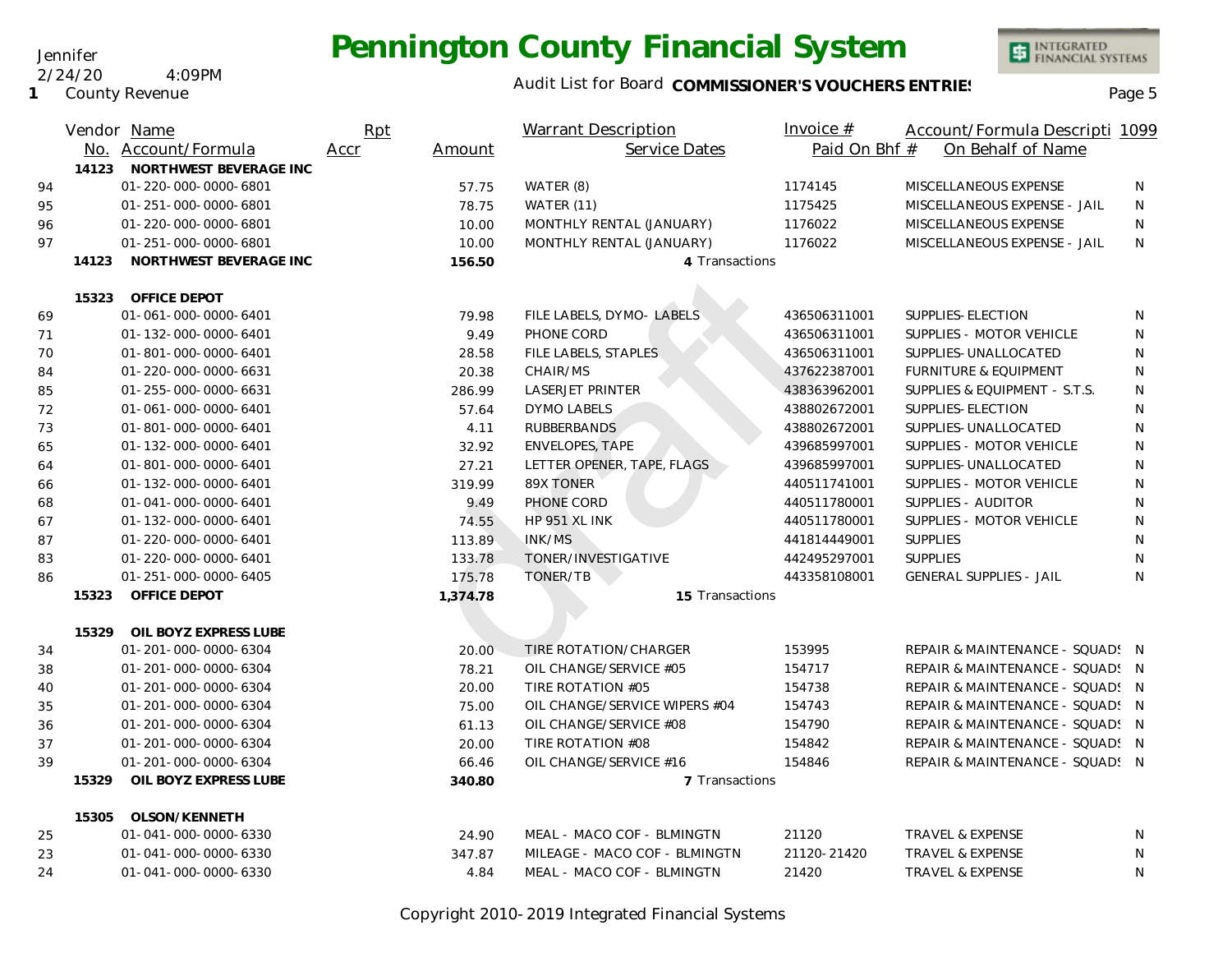Jennifer 2/24/20 4:09PM

**1** County Revenue

### Audit List for Board COMMISSIONER'S VOUCHERS ENTRIES

|     | Vendor Name |                                  | Rpt  |          | <b>Warrant Description</b>     |                | Invoice $#$   | Account/Formula Descripti 1099          |              |
|-----|-------------|----------------------------------|------|----------|--------------------------------|----------------|---------------|-----------------------------------------|--------------|
|     |             | No. Account/Formula              | Accr | Amount   | Service Dates                  |                | Paid On Bhf # | On Behalf of Name                       |              |
|     | 15305       | OLSON/KENNETH                    |      | 377.61   |                                | 3 Transactions |               |                                         |              |
|     |             | 16313 PENNINGTON COUNTY AUDITOR  |      |          |                                |                |               |                                         |              |
| 104 |             | 01-601-000-0000-6209             |      | 72.50    | <b>JANUARY POSTAGE</b>         |                | 4003          | POSTAGE                                 | N            |
|     |             | 16313 PENNINGTON COUNTY AUDITOR  |      | 72.50    |                                | 1 Transactions |               |                                         |              |
|     |             | 16061 PENNINGTON COUNTY RECORDER |      |          |                                |                |               |                                         |              |
| 28  |             | 01-041-000-0000-6801             |      | 30.00    | RECORD & RELEASE MH TAX LIEN   |                | 25.09117002   | MISCELLANEOUS EXPENSE - AUDIT( N        |              |
| 26  |             | 01-041-000-0000-6801             |      | 30.00    | RECORD & RELEASE MH TAX LIEN   |                | 25.09155902   | MISCELLANEOUS EXPENSE - AUDIT: N        |              |
| 27  |             | 01-041-000-0000-6801             |      | 30.00    | RECORD & RELEASE MH TAX LIEN   |                | 25.09156400   | MISCELLANEOUS EXPENSE - AUDIT: N        |              |
|     |             | 16061 PENNINGTON COUNTY RECORDER |      | 90.00    |                                | 3 Transactions |               |                                         |              |
|     |             | 18440 READITECH IT SOLUTIONS     |      |          |                                |                |               |                                         |              |
| 101 |             | 01-220-000-0000-6263             |      | 876.00   | IT GLOBAL CARE/JANUARY         |                | 146023        | <b>COMPUTER SERVICES &amp; SUPPLIES</b> | <sup>N</sup> |
|     |             | 18440 READITECH IT SOLUTIONS     |      | 876.00   |                                | 1 Transactions |               |                                         |              |
|     |             | 19319 SEACHANGE                  |      |          |                                |                |               |                                         |              |
| 48  |             | 01-061-000-0000-6262             |      | 240.76   | TWP GEN. ELECTION BALLOTS-ROCK |                | 32779         | OTHER SERVICES - ELECTIONS              | N            |
|     |             | 19319 SEACHANGE                  |      | 240.76   |                                | 1 Transactions |               |                                         |              |
|     |             | 19335 ST. LOUIS COUNTY           |      |          |                                |                |               |                                         |              |
| 75  |             | 01-003-000-0000-6241             |      | 2,000.00 | 2020 MEMBERSHIP DUES           |                |               | <b>DUES - BOARD</b>                     | N            |
|     |             | 19335 ST. LOUIS COUNTY           |      | 2,000.00 |                                | 1 Transactions |               |                                         |              |
|     |             | 19310 STONE'S MOBILE RADIO       |      |          |                                |                |               |                                         |              |
| 82  |             | 01-251-000-0000-6631             |      | 690.88   | ACCESSORIES/ HANDHELDS         |                | 2038122       | FURNITURE & EQUIPMENT - JAIL            | N            |
| 81  |             | 01-251-000-0000-6631             |      | 440.00   | 4 BATTERIES/APX 900 HANDHELDS  |                | 2038124       | FURNITURE & EQUIPMENT - JAIL            | N            |
|     |             | 19310 STONE'S MOBILE RADIO       |      | 1,130.88 |                                | 2 Transactions |               |                                         |              |
|     |             | 20358 TOTALFUNDS BY HASLER       |      |          |                                |                |               |                                         |              |
| 74  |             | 01-801-000-0000-6209             |      | 6,000.00 | <b>POSTAGE</b>                 |                |               | POSTAGE                                 | N            |
|     |             | 20358 TOTALFUNDS BY HASLER       |      | 6,000.00 |                                | 1 Transactions |               |                                         |              |
|     |             | 21338 UNIVERSITY OF NORTH DAKOTA |      |          |                                |                |               |                                         |              |
| 30  |             | 01-206-000-0000-6262             |      | 40.00    | MEDICAL EXAM SERVICE           |                |               | A19-3801161850 OTHER SERVICES-CORONER   | N            |
|     |             | 21338 UNIVERSITY OF NORTH DAKOTA |      | 40.00    |                                | 1 Transactions |               |                                         |              |
|     |             | 23303 WEST GROUP PAYMENT CENTER  |      |          |                                |                |               |                                         |              |
| 52  |             | 01-016-000-0000-6242             |      | 307.74   | <b>OCTOBER SUBSCRIPTIONS</b>   |                | 841135258     | SUBSCRIPTIONS - LAW LIBRARY             | N            |
| 49  |             | 01-091-000-0000-6240             |      | 671.55   | JANUARY WEST LAW ACCESS        |                | 841760872     | <b>SUBSCRIPTIONS</b>                    | N            |

Copyright 2010-2019 Integrated Financial Systems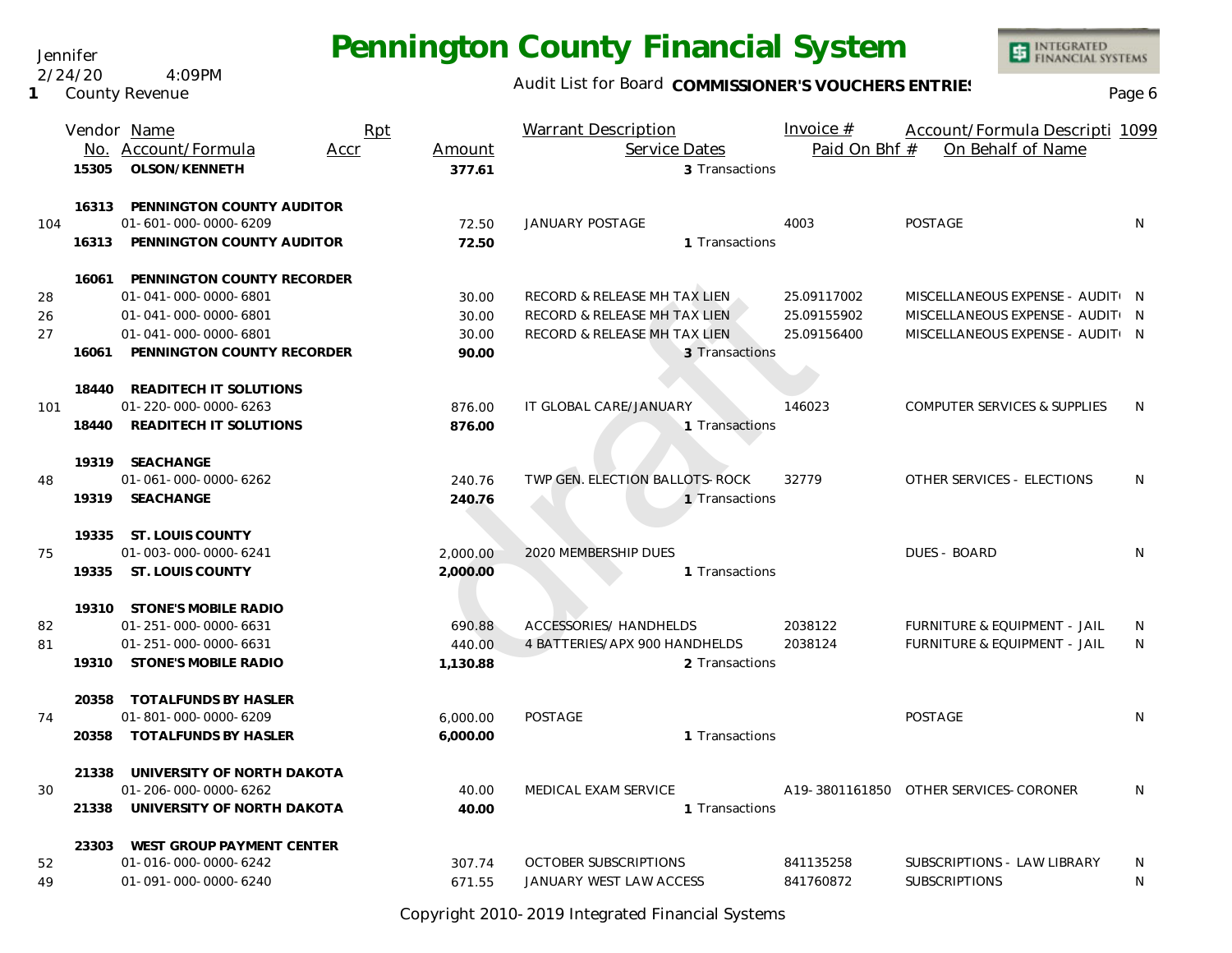Jennifer 2/24/20 4:09PM

**1** County Revenue

### Audit List for Board COMMISSIONER'S VOUCHERS ENTRIES<br>Page 7

| 50<br>51 |               | Vendor Name<br>No. Account/Formula<br>01-016-000-0000-6242<br>01-091-000-0000-6240 | Rpt<br>Accr | Amount<br>329.28<br>63.84 | <b>Warrant Description</b><br>Service Dates<br>FEBRUARY SUBSCRIPTIONS<br>FEBRUARY SUBSCRIPTIONS | Invoice $#$<br>Paid On Bhf #<br>841840467<br>841846484 | Account/Formula Descripti 1099<br>On Behalf of Name<br>SUBSCRIPTIONS - LAW LIBRARY<br>SUBSCRIPTIONS | N<br>N |
|----------|---------------|------------------------------------------------------------------------------------|-------------|---------------------------|-------------------------------------------------------------------------------------------------|--------------------------------------------------------|-----------------------------------------------------------------------------------------------------|--------|
|          | 23303         | WEST GROUP PAYMENT CENTER                                                          |             | 1,372.41                  | 4 Transactions                                                                                  |                                                        |                                                                                                     |        |
|          | 1 Fund Total: |                                                                                    |             | 22,476.70                 | County Revenue                                                                                  |                                                        | 91 Transactions<br>37 Vendors                                                                       |        |
|          |               |                                                                                    |             |                           |                                                                                                 |                                                        |                                                                                                     |        |
|          |               |                                                                                    |             |                           |                                                                                                 |                                                        |                                                                                                     |        |
|          |               |                                                                                    |             |                           |                                                                                                 |                                                        |                                                                                                     |        |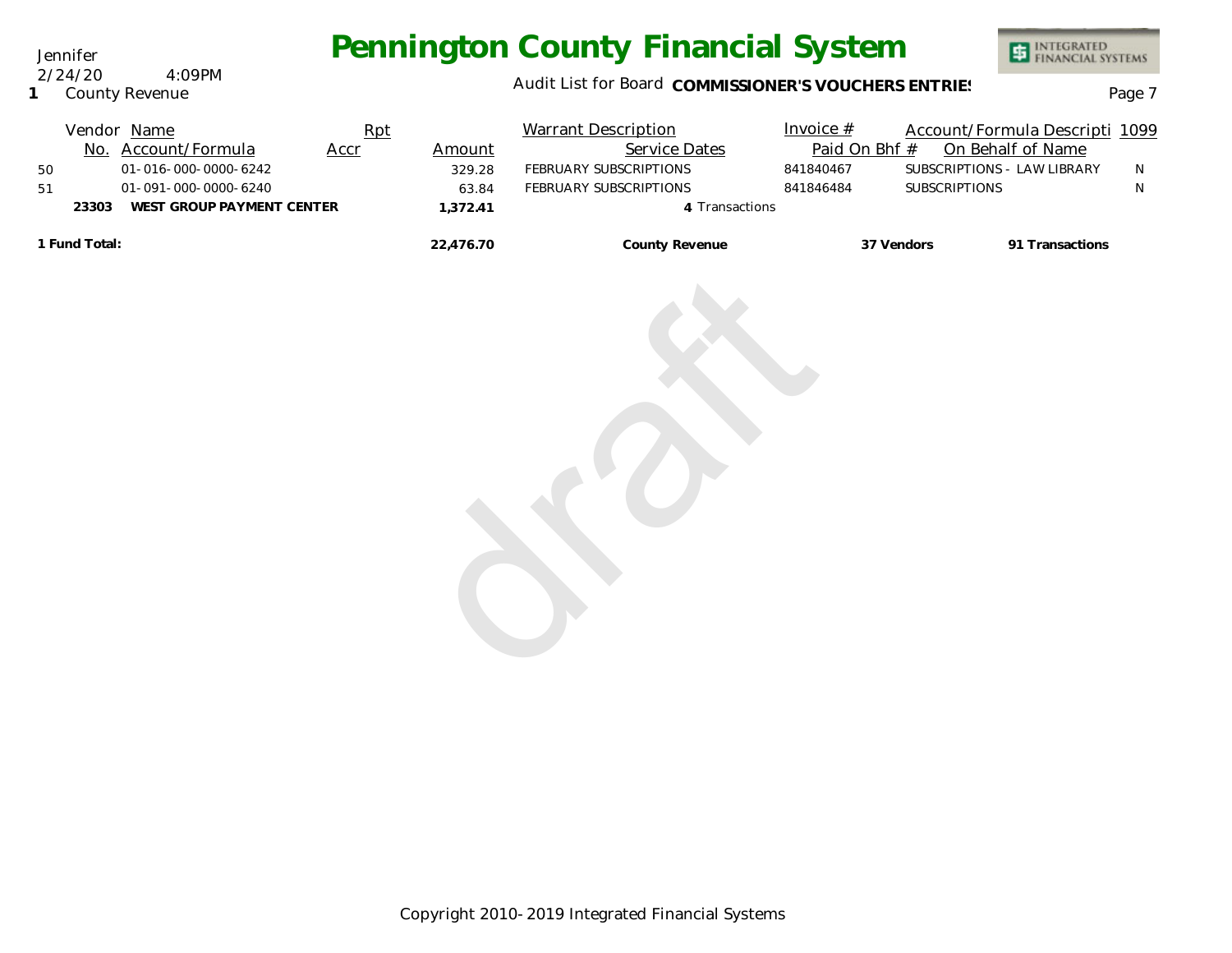Audit List for Board COMMISSIONER'S VOUCHERS ENTRIES

INTEGRATED<br>FINANCIAL SYSTEMS

|    |               | Rpt<br>Vendor Name<br>No. Account/Formula<br>Accr | Amount   | <b>Warrant Description</b><br>Service Dates | Invoice $#$<br>Account/Formula Descripti 1099<br>Paid On Bhf #<br>On Behalf of Name |   |
|----|---------------|---------------------------------------------------|----------|---------------------------------------------|-------------------------------------------------------------------------------------|---|
|    | 1385          | AMERICINN HOTEL-MOUNDS VIEW                       |          |                                             |                                                                                     |   |
| 63 |               | 03-330-000-0000-6330                              | 278.16   | <b>LODGING - MOUNDS VIEW</b>                | <b>TRAVEL &amp; EXPENSE</b>                                                         | N |
|    | 1385          | AMERICINN HOTEL-MOUNDS VIEW                       | 278.16   | 1 Transactions                              |                                                                                     |   |
|    |               | 2050 BREDESON SUPPLY                              |          |                                             |                                                                                     |   |
| 62 |               | 03-320-000-0000-6401                              | 10.00    | NOTARY STAMP                                | <b>SUPPLIES</b>                                                                     | N |
|    | 2050          | <b>BREDESON SUPPLY</b>                            | 10.00    | 1 Transactions                              |                                                                                     |   |
|    | 3359          | <b>COMMISSIONER OF TRANSPORTATION</b>             |          |                                             |                                                                                     |   |
| 61 |               | 03-330-000-0000-6274                              | 252.72   | <b>LAB TESTING</b>                          | <b>LAB TESTING</b>                                                                  | N |
|    | 3359          | <b>COMMISSIONER OF TRANSPORTATION</b>             | 252.72   | 1 Transactions                              |                                                                                     |   |
|    |               | 6349 FASTENAL COMPANY                             |          |                                             |                                                                                     |   |
| 58 |               | 03-350-000-0000-6564                              | 117.04   | WASHER, CAP SCREWS                          | EQUIPMENT REPAIR PARTS                                                              | N |
| 59 |               | 03-350-000-0000-6564                              | 63.65    | <b>CUP SCREWS</b>                           | <b>EQUIPMENT REPAIR PARTS</b>                                                       | N |
| 60 |               | 03-350-000-0000-6564                              | 38.59    | WASHER CAP SCREWS                           | <b>EQUIPMENT REPAIR PARTS</b>                                                       | N |
|    |               | 6349 FASTENAL COMPANY                             | 219.28   | 3 Transactions                              |                                                                                     |   |
|    | 7322          | <b>GILSON COMPANY INC</b>                         |          |                                             |                                                                                     |   |
| 57 |               | 03-330-000-0000-6554                              | 162.96   | <b>SIEVES TAMPING ROD</b>                   | ENGINEERING & SURVEYING SUPPLI N                                                    |   |
|    | 7322          | <b>GILSON COMPANY INC</b>                         | 162.96   | 1 Transactions                              |                                                                                     |   |
|    |               | 12325 L & M SUPPLY, INC.                          |          |                                             |                                                                                     |   |
| 53 |               | 03-350-000-0000-6556                              | 26.91    | <b>GLASS CLEANER</b>                        | <b>SHOP SUPPLIES</b>                                                                | N |
| 54 |               | 03-350-000-0000-6564                              | 425.18   | <b>CHAIN COIL</b>                           | EQUIPMENT REPAIR PARTS                                                              | N |
| 55 |               | 03-350-000-0000-6564                              | 6.76     | <b>BOLTS &amp; FASTENERS</b>                | EQUIPMENT REPAIR PARTS                                                              | N |
| 56 |               | 03-350-000-0000-6564                              | 7.74     | <b>FASTENERS</b>                            | EQUIPMENT REPAIR PARTS                                                              | N |
|    | 12325         | L & M SUPPLY, INC.                                | 466.59   | 4 Transactions                              |                                                                                     |   |
|    | 13569         | MN ASSOCIATION OF DRAINAGE INSPECT                |          |                                             |                                                                                     |   |
| 78 |               | 03-320-000-0000-6241                              | 50.00    | MEMBERSHIP DUES                             | <b>DUES</b>                                                                         | N |
|    | 13569         | MN ASSOCIATION OF DRAINAGE INSPECT                | 50.00    | 1 Transactions                              |                                                                                     |   |
|    | 3 Fund Total: |                                                   | 1,439.71 | Road & Bridge                               | 7 Vendors<br>12 Transactions                                                        |   |

#### **3** Road & Bridge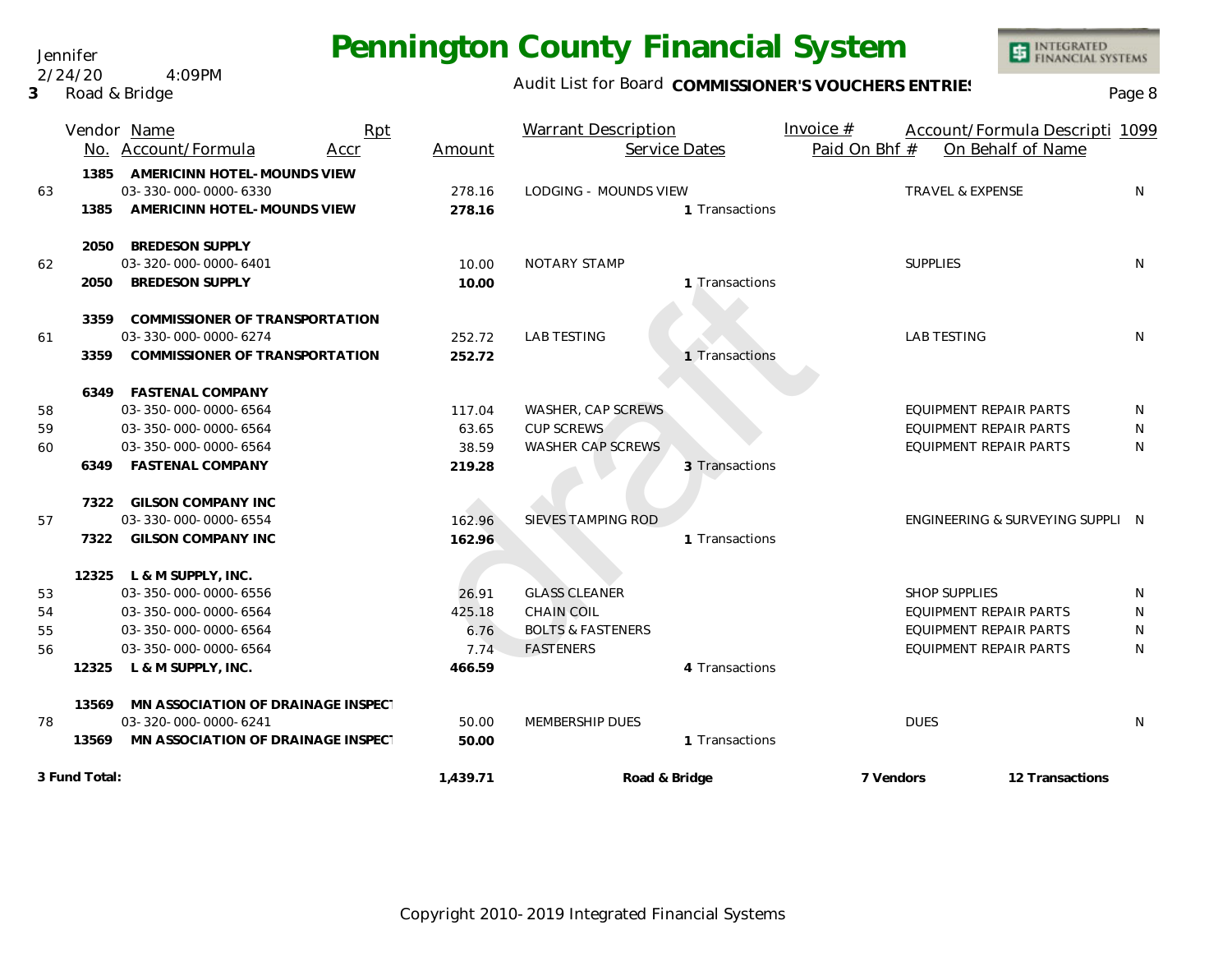Jennifer **32** Solid Waste Facility 2/24/20 4:09PM

### Audit List for Board COMMISSIONER'S VOUCHERS ENTRIES<br>Page 9

| Vendor Name<br>No. Account/Formula                                               | Rpt<br>Accr | Amount           | <b>Warrant Description</b><br>Service Dates | Invoice $#$<br>Paid On Bhf # | Account/Formula Descripti 1099<br>On Behalf of Name |
|----------------------------------------------------------------------------------|-------------|------------------|---------------------------------------------|------------------------------|-----------------------------------------------------|
| RAINY LAKE OIL<br>18314<br>32-390-000-0000-6262<br>29<br>RAINY LAKE OIL<br>18314 |             | 240.00<br>240.00 | USED OIL FILTERS<br>1 Transactions          | 26939                        | OTHER SERVICES-SCORE ACCOUNT N                      |
| 32 Fund Total:                                                                   |             | 240.00           | Solid Waste Facility                        | 1 Vendors                    | 1 Transactions                                      |
| Final Total:                                                                     |             | 24,156.41        | 45 Vendors                                  | 104 Transactions             |                                                     |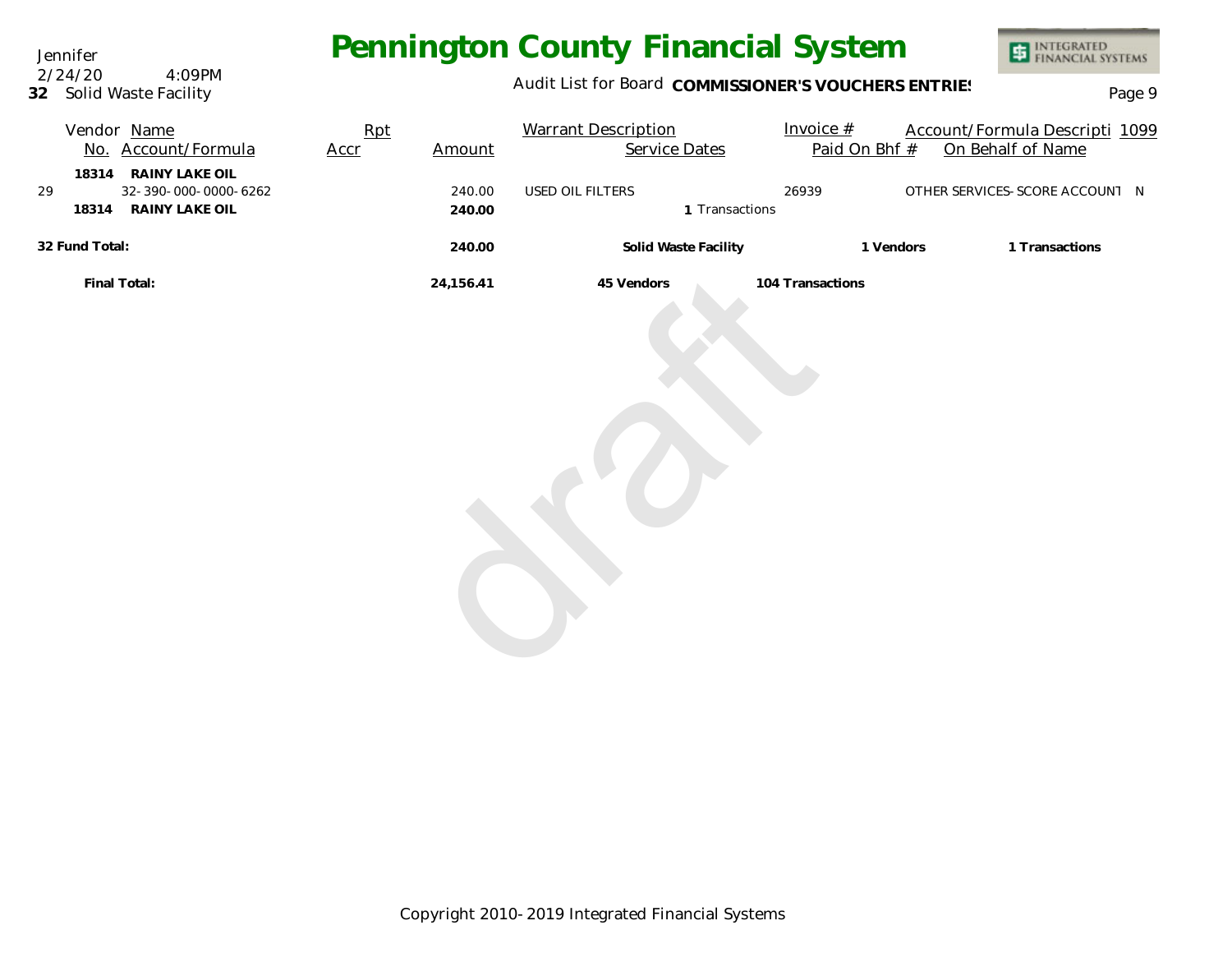| Jennifer | 4:09PM        | Pennington County Financial System                              | <b>INTEGRATED</b><br>FINANCIAL SYSTEMS |                                                                 |              |  |  |
|----------|---------------|-----------------------------------------------------------------|----------------------------------------|-----------------------------------------------------------------|--------------|--|--|
| 2/24/20  |               | Audit List for Board COMMISSIONER'S VOUCHERS ENTRIES<br>Page 10 |                                        |                                                                 |              |  |  |
|          | Recap by Fund | <b>Fund</b><br>$\mathbf{1}$<br>3                                | <b>AMOUNT</b><br>22,476.70<br>1,439.71 | Name<br>County Revenue<br>Road & Bridge<br>Solid Waste Facility |              |  |  |
|          |               | 32<br>All Funds                                                 | 240.00<br>24,156.41                    | Total                                                           | Approved by, |  |  |
|          |               |                                                                 |                                        |                                                                 |              |  |  |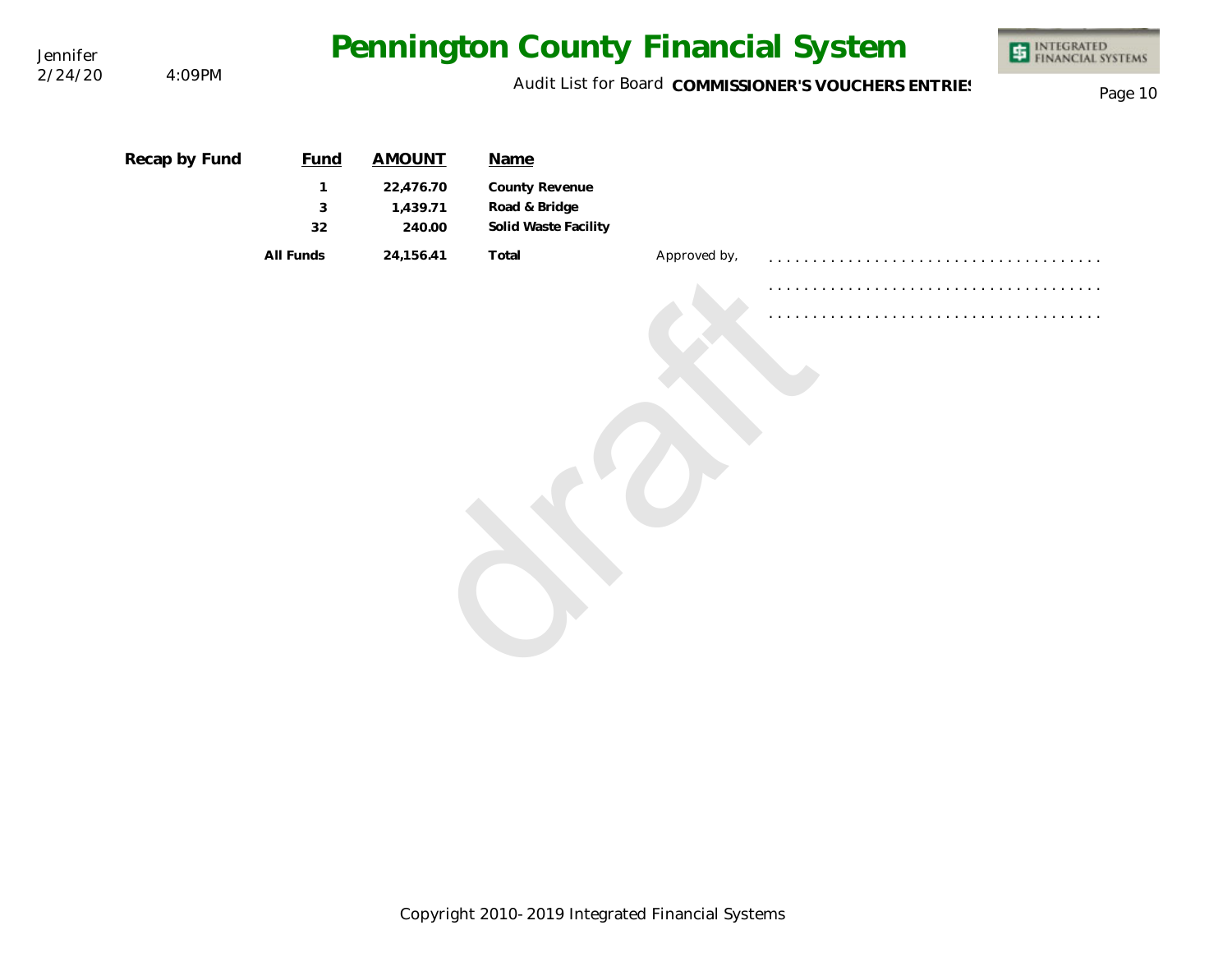| Jennifer                                  |                | <b>Pennington County Financial System</b>                                                                | <b>INTEGRATED<br/>FINANCIAL SYSTEMS</b> |
|-------------------------------------------|----------------|----------------------------------------------------------------------------------------------------------|-----------------------------------------|
| 2/21/20                                   | 4:14PM         | Audit List for Board COMMISSIONER'S VOUCHERS ENTRIES                                                     | Page 1                                  |
| Print List in Order By:                   | $\overline{1}$ | 1 - Fund (Page Break by Fund)<br>2 - Department (Totals by Dept)<br>3 - Vendor Number<br>4 - Vendor Name |                                         |
| Explode Dist. Formulas Y                  |                |                                                                                                          |                                         |
| Paid on Behalf Of Name<br>on Audit List?: | ${\sf N}$      |                                                                                                          |                                         |
| Type of Audit List:                       | D              | D - Detailed Audit List<br>S - Condensed Audit List                                                      |                                         |
| Save Report Options?:                     | $\mathsf{N}$   |                                                                                                          |                                         |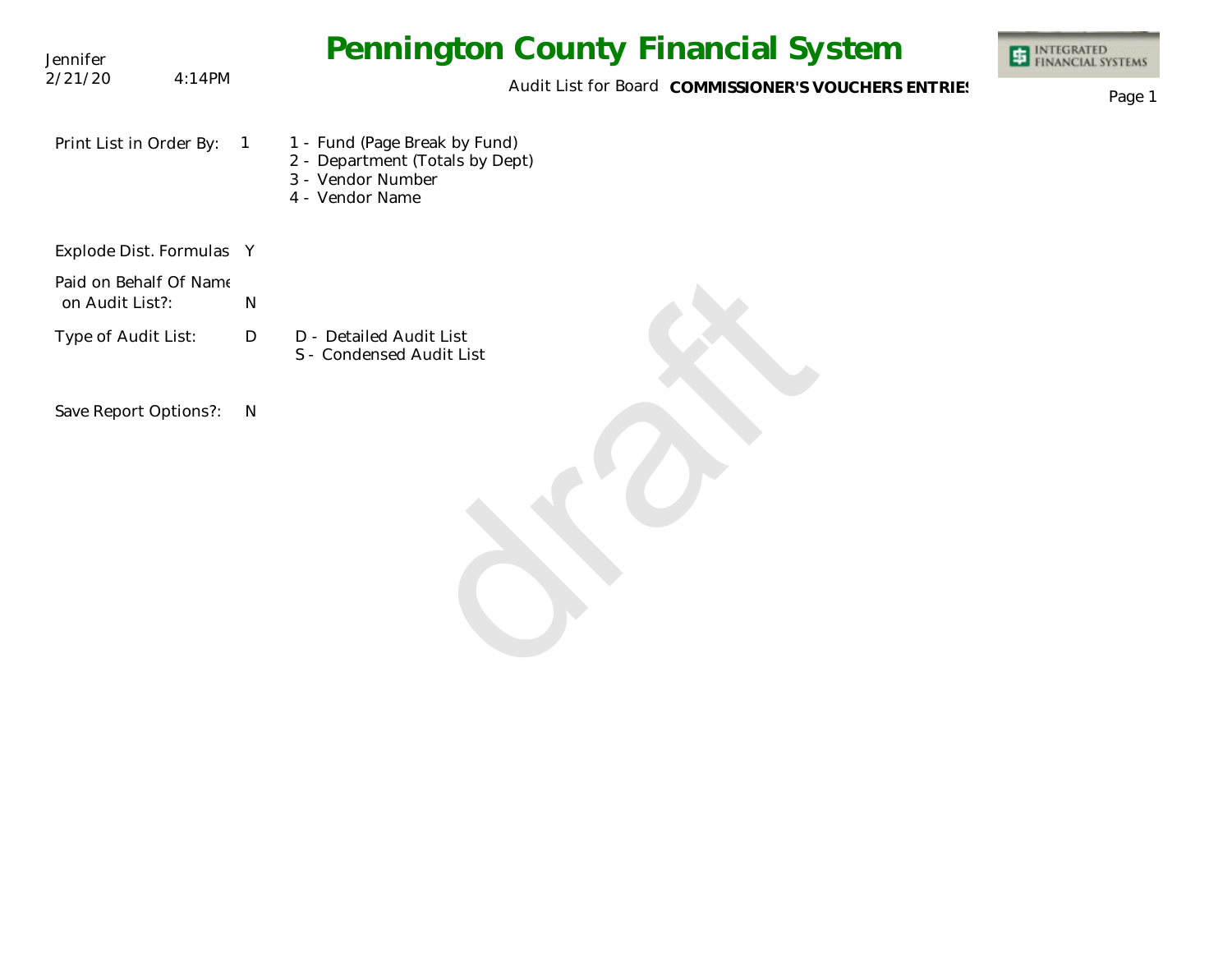Jennifer 2/21/20 4:14PM

**1** County Revenue

### Audit List for Board COMMISSIONER'S VOUCHERS ENTRIES<br>Page 2

|                | No.   | Vendor Name<br>Account/Formula | <b>Rpt</b><br>Accr | Amount | <b>Warrant Description</b><br><b>Service Dates</b> | Invoice $#$    | Paid On Bhf # | Account/Formula Descripti 1099<br>On Behalf of Name |   |
|----------------|-------|--------------------------------|--------------------|--------|----------------------------------------------------|----------------|---------------|-----------------------------------------------------|---|
|                | 11063 | KUZNIA/RAYMOND D               |                    |        |                                                    |                |               |                                                     |   |
|                |       | 01-251-000-0000-6330           |                    | 20.00  | MEAL - TRANSPORT - DULUTH                          | 1220           |               | <b>TRAVEL &amp; EXPENSE</b>                         | N |
| $\overline{2}$ |       | 01-251-000-0000-6330           |                    | 13.00  | MEAL - TRANSPORT - DULUTH                          | 1220           |               | <b>TRAVEL &amp; EXPENSE</b>                         | N |
|                | 11063 | KUZNIA/RAYMOND D               |                    | 33.00  | 2 Transactions                                     |                |               |                                                     |   |
|                | 20403 | THIBERT/ALEX                   |                    |        |                                                    |                |               |                                                     |   |
| 3              |       | 01-251-000-0000-6330           |                    | 11.65  | MEAL - TRANSPORT - MOORHEAD                        | 21720          |               | <b>TRAVEL &amp; EXPENSE</b>                         | N |
|                | 20403 | THIBERT/ALEX                   |                    | 11.65  | Transactions                                       |                |               |                                                     |   |
| 1 Fund Total:  |       |                                |                    | 44.65  | County Revenue                                     |                | 2 Vendors     | 3 Transactions                                      |   |
|                |       | Final Total:                   |                    | 44.65  | 2 Vendors                                          | 3 Transactions |               |                                                     |   |